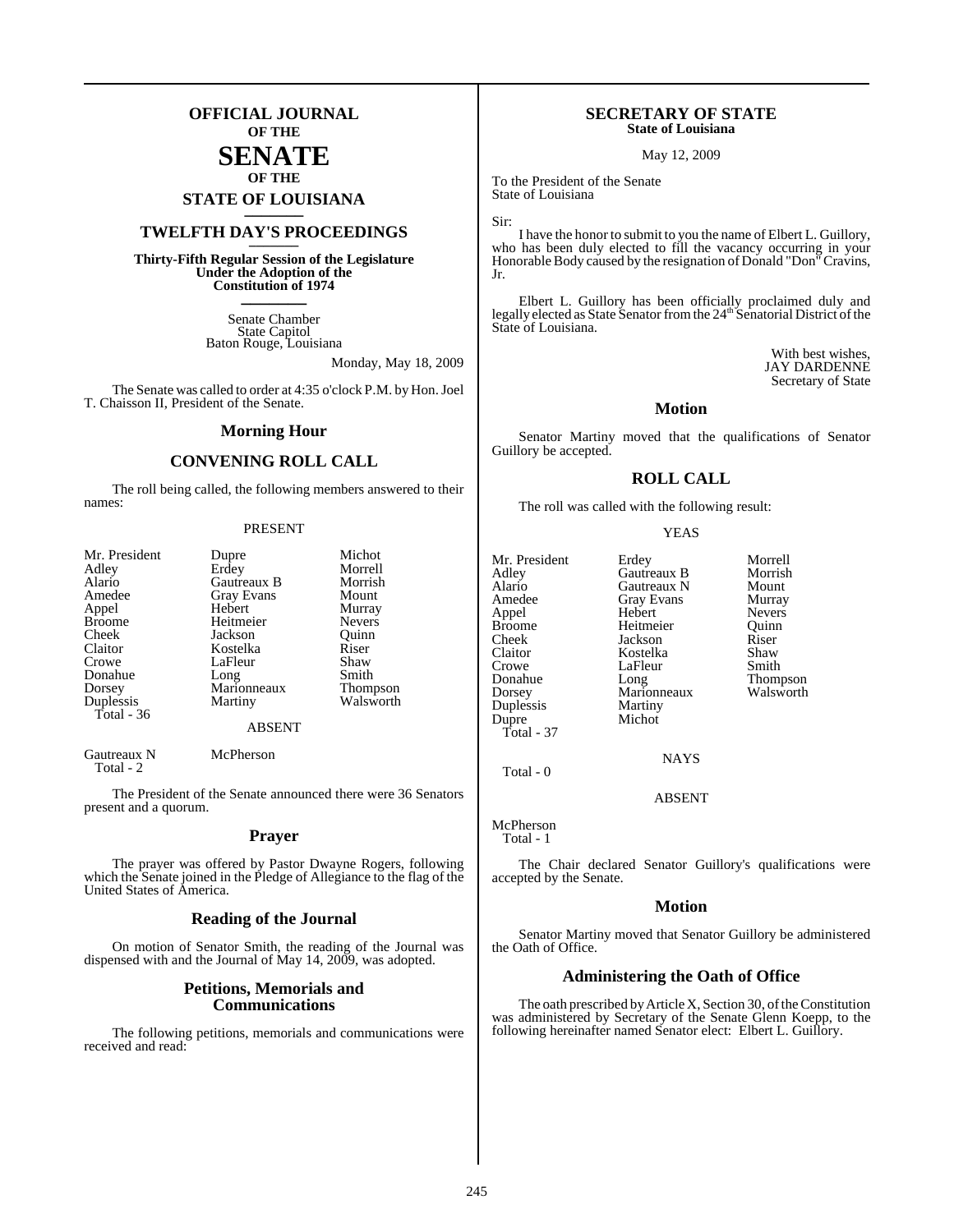#### **Message from the House**

#### **CONCURRING IN SENATE CONCURRENT RESOLUTIONS**

May 15, 2009

To the Honorable President and Members of the Senate:

I am directed to inform your honorable body that the House of Representatives has finally concurred in the following Senate Concurrent Resolutions:

# **SENATE CONCURRENT RESOLUTION NO. 52—** BY SENATOR DUPRE

A CONCURRENT RESOLUTION

To designate the week of May 16 through May 22, 2009, as "Safe Boating Week" in Louisiana.

Reported without amendments.

#### **SENATE CONCURRENT RESOLUTION NO. 54—** BY SENATOR MURRAY AND REPRESENTATIVES BARROW, HONEY, MICHAEL JACKSON AND PATRICIA SMITH A CONCURRENT RESOLUTION

To commend the Southern University Jaguars 1959 baseball team on the Fiftieth Anniversary of winning the National Association of Intercollegiate Athletics (NAIA) Baseball Championship.

Reported without amendments.

# **SENATE CONCURRENT RESOLUTION NO. 55—** BY SENATOR CROWE AND REPRESENTATIVE WOOTON

A CONCURRENT RESOLUTION

To commend and congratulate the South Plaquemines High School Hurricanes football team for winning the Class 1A State Football Championship.

Reported without amendments.

## **SENATE CONCURRENT RESOLUTION NO. 51—** BY SENATOR CROWE

A CONCURRENT RESOLUTION

To memorialize the United States Congress to take such actions as are necessary to appropriate funds to be used for storm-proofing interior pump stations in St. Bernard and Plaquemines parishes.

Reported without amendments.

Respectfully submitted, ALFRED W. SPEER Clerk of the House of Representatives

#### **Introduction of Senate Resolutions**

Senator Morrell asked for and obtained a suspension of the rules to read Senate Resolutions a first and second time.

#### **SENATE RESOLUTION NO. 30—** BY SENATOR MORRELL

A RESOLUTION

To commend eleven student artists of the New Orleans Center for Creative Arts upon being named recipients of the President Honors Awards.

On motion of Senator Morrell the resolution was read by title and adopted.

## **SENATE RESOLUTION NO. 31—**<br>BY SENATOR MOUNT

A RESOLUTION

To commend and congratulate Ethel Precht upon being nominated and receiving the Louisiana Heroine Award for her work towards a cure for breast cancer.

## **Page 2 SENATE 12th DAY'S PROCEEDINGS**

On motion of Senator Mount the resolution was read by title and adopted.

#### **Introduction of Senate Concurrent Resolutions**

Senator Long asked for and obtained a suspension of the rules to read Senate Concurrent Resolutions a first and second time.

**SENATE CONCURRENT RESOLUTION NO. 57—**<br>BY SENATORS LONG AND ALARIO<br>A CONCURRENT RESOLUTION

To designate May 18, 2009, as "Pro Life Day in Louisiana."

The resolution was read by title. Senator Long moved to adopt the Senate Concurrent Resolution.

## **ROLL CALL**

The roll was called with the following result:

#### YEAS

| Mr. President |                   | Michot          |
|---------------|-------------------|-----------------|
|               | Erdey             |                 |
| Adley         | Gautreaux B       | Morrell         |
| Alario        | Gautreaux N       | Morrish         |
| Amedee        | <b>Gray Evans</b> | Mount           |
| Appel         | Guillory          | Murray          |
| <b>Broome</b> | Hebert            | <b>Nevers</b>   |
| Cheek         | Heitmeier         | Ouinn           |
| Claitor       | Jackson           | Riser           |
| Crowe         | Kostelka          | Shaw            |
| Donahue       | LaFleur           | Smith           |
| Dorsey        | Long              | <b>Thompson</b> |
| Duplessis     | Marionneaux       | Walsworth       |
| Dupre         | Martiny           |                 |
| Total - 38    |                   |                 |
|               | <b>NTANZO</b>     |                 |

Total - 0

McPherson Total - 1

The Chair declared the Senate adopted the Senate Concurrent Resolution and ordered it sent to the House.

NAYS

ABSENT

#### **SENATE CONCURRENT RESOLUTION NO. 58—** BY SENATOR ERDEY

A CONCURRENT RESOLUTION

To commend Micaela de Gruy on being selected for the prestigious Truman Scholarship.

The resolution was read by title. Senator Erdey moved to adopt the Senate Concurrent Resolution.

## **ROLL CALL**

The roll was called with the following result:

#### YEAS

|                   | Michot          |
|-------------------|-----------------|
| Gautreaux B       | Morrell         |
| Gautreaux N       | Morrish         |
| <b>Gray Evans</b> | Mount           |
| Guillory          | Murray          |
| Hebert            | <b>Nevers</b>   |
| Heitmeier         | Ouinn           |
| Jackson           | Riser           |
| Kostelka          | Shaw            |
| LaFleur           | Smith           |
| Long              | <b>Thompson</b> |
|                   | Erdey           |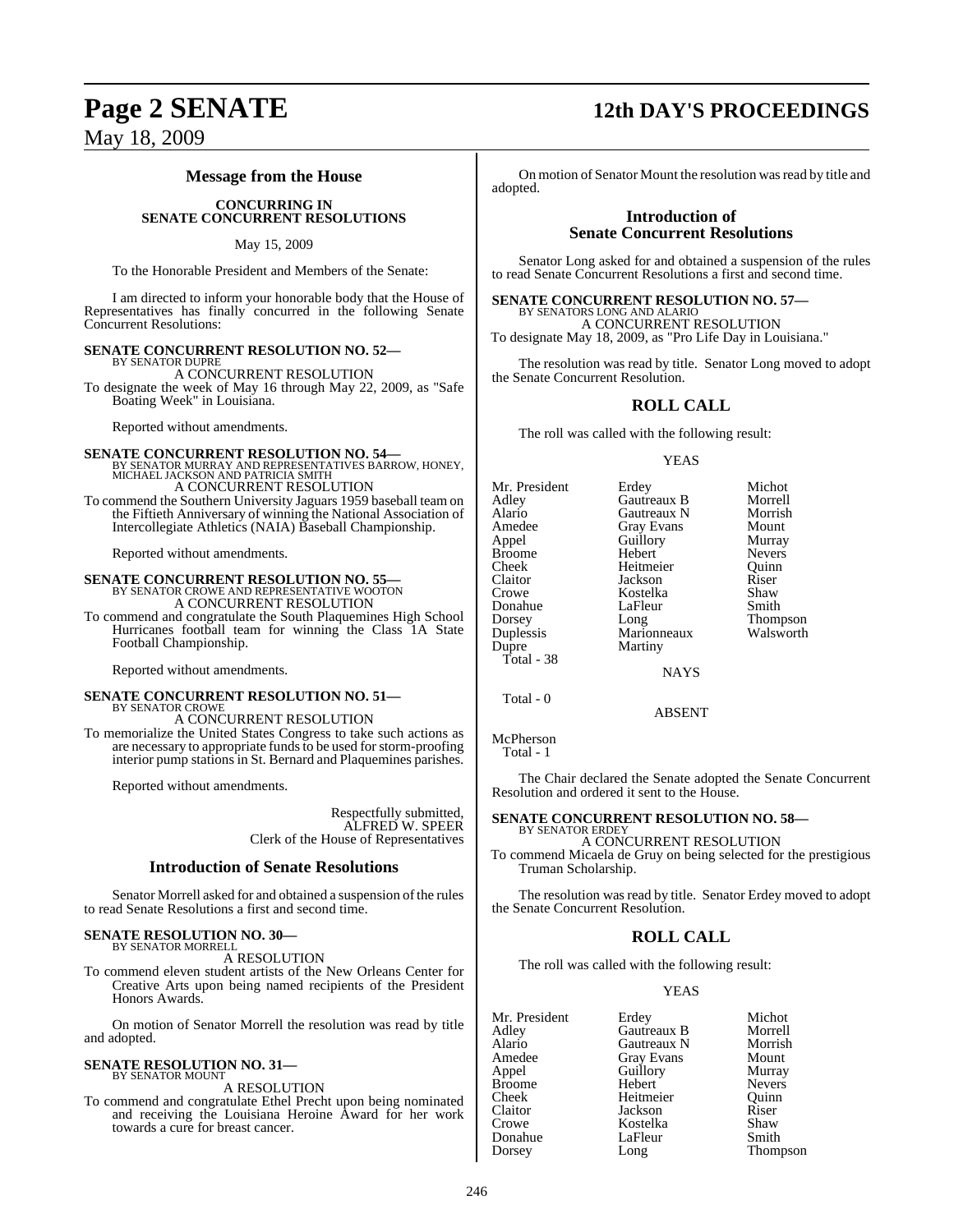# **12th DAY'S PROCEEDINGS Page 3 SENATE**

Duplessis Marionneaux Walsworth Dupre Martiny Total - 38

**NAYS** 

Total - 0

ABSENT

McPherson Total - 1

The Chair declared the Senate adopted the Senate Concurrent Resolution and ordered it sent to the House.

#### **SENATE CONCURRENT RESOLUTION NO. 59—**

BY SENATOR DUPRE A CONCURRENT RESOLUTION To designate May 18, 2009, as "Coastal Day" in Louisiana.

The resolution was read by title. Senator Dupre moved to adopt the Senate Concurrent Resolution.

#### **ROLL CALL**

The roll was called with the following result:

#### YEAS

| Mr. President | Erdey             | Michot                        |
|---------------|-------------------|-------------------------------|
| Adley         | Gautreaux B       | Morrell                       |
| Alario        | Gautreaux N       | Morrish                       |
| Amedee        | <b>Gray Evans</b> | Mount                         |
| Appel         | Hebert            | Murray                        |
| <b>Broome</b> | Heitmeier         | <b>Nevers</b>                 |
| Cheek         | Jackson           | Ouinn                         |
| Claitor       | Kostelka          | Riser                         |
| Crowe         | LaFleur           | Shaw                          |
| Dorsey        | Long              | Smith                         |
| Duplessis     | Marionneaux       | <b>Thompson</b>               |
| Dupre         | Martiny           | Walsworth                     |
| Total - 36    |                   |                               |
|               | <b>NAYS</b>       |                               |
| Total - 0     |                   |                               |
|               | <b>ABSENT</b>     |                               |
| $\sim$        |                   | $\mathbf{r}$ and $\mathbf{r}$ |

| Donahue   | Guillory | McPherson |
|-----------|----------|-----------|
| Total - 3 |          |           |

The Chair declared the Senate adopted the Senate Concurrent Resolution and ordered it sent to the House.

#### **SENATE CONCURRENT RESOLUTION NO. 60—** BY SENATOR DUPRE

A CONCURRENT RESOLUTION

To urge and request theCoastal Protection and Restoration Authority to conduct a science-based study of the adequacy of the current inland boundary of the coastal zone of Louisiana to meet the state's current and future needsto manage, protect and restore its coastal resources.

The resolution was read by title. Senator Dupre moved to adopt the Senate Concurrent Resolution.

#### **ROLL CALL**

The roll was called with the following result:

#### YEAS

| Mr. President | Erdev       | Michot  |
|---------------|-------------|---------|
| Adley         | Gautreaux B | Morrell |
| Alario        | Gautreaux N | Morrish |
| Amedee        | Gray Evans  | Mount   |

# May 18, 2009

Appel Guillory Murray Broome Hebert Nevers<br>Cheek Heitmeier Ouinn Cheek Heitmeier Quinn Claitor Jackson Riser<br>Crowe Kostelka Shaw Kostelka Shaw<br>LaFleur Smith Donahue LaFleur Smith<br>Dorsey Long Thompson Dorsey Long Thompson Duplessis Marionneaux Walsworth Dupre Martiny Total - 38 **NAYS** 

**ABSENT** 

## McPherson

Total - 0

Total - 1

The Chair declared the Senate adopted the Senate Concurrent Resolution and ordered it sent to the House.

## **SENATE CONCURRENT RESOLUTION NO. 61—** BY SENATOR CLAITOR A CONCURRENT RESOLUTION

To commend the members of the Special Response Team of the Baton Rouge Police Department, also known as the Special Weapons and Tactics team (SWAT), on a first-place finish in the annual state competition held by the Louisiana Tactical

Police Officers Association and to congratulate the team on a

The resolution was read by title. Senator Claitor moved to adopt the Senate Concurrent Resolution.

#### **ROLL CALL**

The roll was called with the following result:

third consecutive win.

#### YEAS

| Mr. President | Erdey       | Michot        |
|---------------|-------------|---------------|
| Adley         | Gautreaux B | Morrell       |
| Alario        | Gautreaux N | Morrish       |
| Amedee        | Gray Evans  | Mount         |
| Appel         | Guillory    | Murray        |
| Broome        | Hebert      | <b>Nevers</b> |
| Cheek         | Heitmeier   | Ouinn         |
| Claitor       | Jackson     | Riser         |
| Crowe         | Kostelka    | Shaw          |
| Donahue       | LaFleur     | Smith         |
| Dorsey        | Long        | Thompson      |
| Duplessis     | Marionneaux | Walsworth     |
| Dupre         | Martiny     |               |
| Total - 38    |             |               |
|               | <b>NAYS</b> |               |
| Total - 0     |             |               |

ABSENT

McPherson

Total - 1

The Chair declared the Senate adopted the Senate Concurrent Resolution and ordered it sent to the House.

## **SENATE CONCURRENT RESOLUTION NO. 62—** BY SENATOR MURRAY

A CONCURRENT RESOLUTION

To urge and request the Senate Committee on Health and Welfare and the House Committee on Health and Welfare to meet and function as a joint committee to study possible strategies, methods, and policies to prevent physicians and other health care practitioners from prescribing an alternative brand of medication because of financial incentives.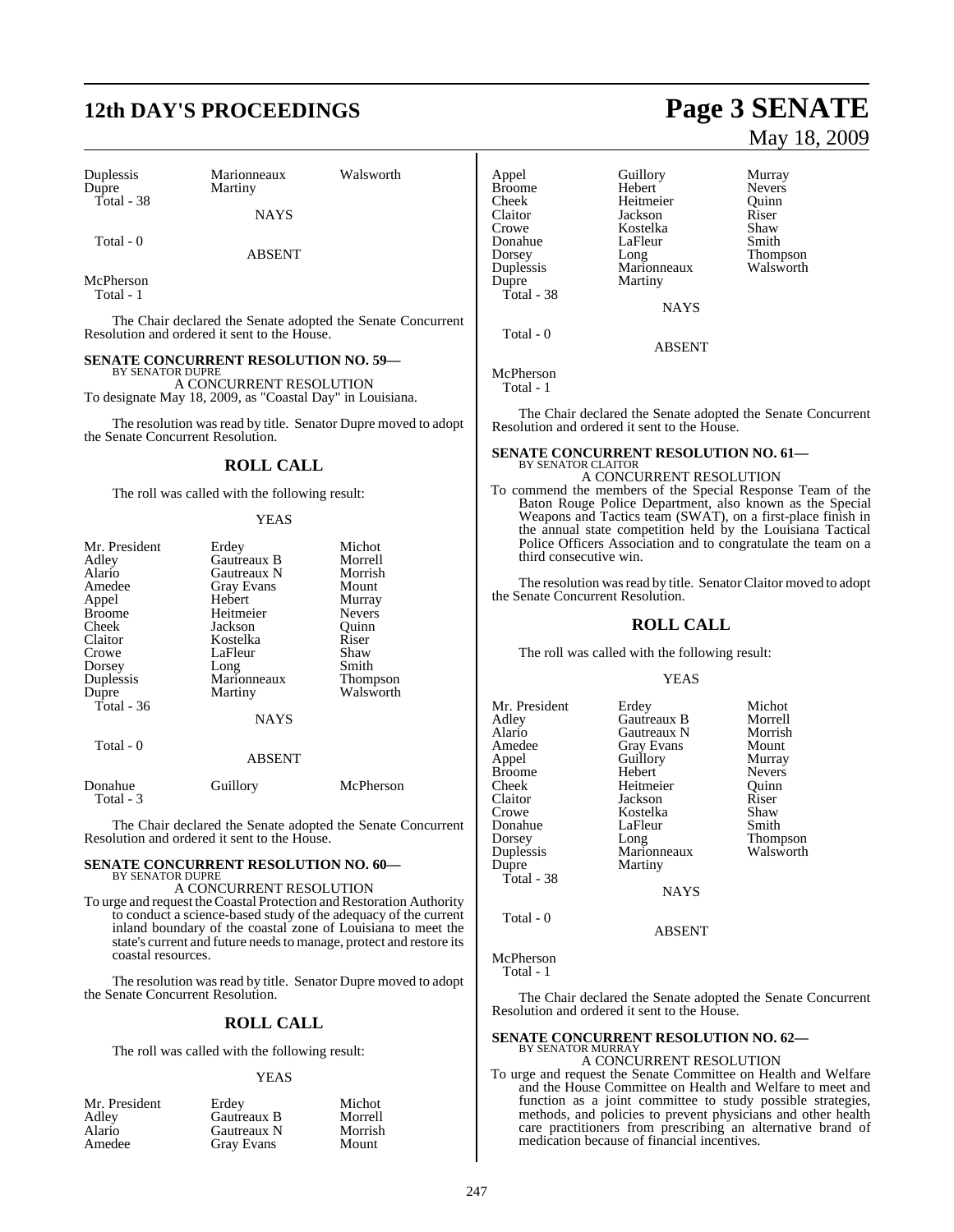The resolution was read by title. Senator Murray moved to adopt the Senate Concurrent Resolution.

#### **ROLL CALL**

The roll was called with the following result:

#### YEAS

| Mr. President | Erdey       | Michot          |
|---------------|-------------|-----------------|
| Adley         | Gautreaux B | Morrell         |
| Alario        | Gautreaux N | Morrish         |
| Amedee        | Gray Evans  | Mount           |
| Appel         | Guillory    | Murray          |
| <b>Broome</b> | Hebert      | <b>Nevers</b>   |
| Cheek         | Heitmeier   | Ouinn           |
| Claitor       | Jackson     | Riser           |
| Crowe         | Kostelka    | Shaw            |
| Donahue       | LaFleur     | Smith           |
| Dorsey        | Long        | <b>Thompson</b> |
| Duplessis     | Marionneaux | Walsworth       |
| Dupre         | Martiny     |                 |
| Total - 38    |             |                 |
|               | NAYS        |                 |

Total - 0

ABSENT

McPherson

Total - 1

The Chair declared the Senate adopted the Senate Concurrent Resolution and ordered it sent to the House.

## **SENATE CONCURRENT RESOLUTION NO. 63—** BY SENATOR DUPLESSIS

A CONCURRENT RESOLUTION

To urge and request the State Board of Elementary and Secondary Education to study the feasibility of requiring local school boards to adopt a teen dating violence policy.

The resolution was read by title. Senator Duplessis moved to adopt the Senate Concurrent Resolution.

## **ROLL CALL**

The roll was called with the following result:

#### YEAS

| Mr. President  | Erdey             | Michot          |
|----------------|-------------------|-----------------|
| Adley          | Gautreaux B       | Morrell         |
| Alario         | Gautreaux N       | Morrish         |
| Amedee         | <b>Gray Evans</b> | Mount           |
| Appel          | Guillory          | Murray          |
| <b>Broome</b>  | Hebert            | <b>Nevers</b>   |
| Cheek          | Heitmeier         | Quinn           |
| Claitor        | Jackson           | Riser           |
| Crowe          | Kostelka          | Shaw            |
| Donahue        | LaFleur           | Smith           |
| Dorsey         | Long              | <b>Thompson</b> |
| Duplessis      | Marionneaux       | Walsworth       |
| Dupre          | Martiny           |                 |
| Total - 38     |                   |                 |
|                | <b>NAYS</b>       |                 |
| $T-1$ $\Omega$ |                   |                 |

Total - 0

ABSENT

McPherson Total - 1

The Chair declared the Senate adopted the Senate Concurrent Resolution and ordered it sent to the House.

# **Page 4 SENATE 12th DAY'S PROCEEDINGS**

#### **Senate Concurrent Resolutions on Second Reading**

**SENATE CONCURRENT RESOLUTION NO. 53—** BY SENATORS GRAY EVANS AND NEVERS AND REPRESENTATIVE BARROW

#### A CONCURRENT RESOLUTION

To commend the Louisiana Foster and Adoptive Parent Association (LFAPA) for its outstanding achievements and to designate Monday, May 18, 2009, as Louisiana Foster and Adoptive Parent Association Day at the Louisiana State Capitol.

The resolution was read by title. Senator Gray Evans moved to adopt the Senate Concurrent Resolution.

#### **ROLL CALL**

The roll was called with the following result:

#### YEAS

| Mr. President     | Gautreaux B       | Morrell       |
|-------------------|-------------------|---------------|
| Adley             | Gautreaux N       | Morrish       |
| Alario            | <b>Gray Evans</b> | Mount         |
| Amedee            | Guillory          | Murray        |
| Appel             | Hebert            | <b>Nevers</b> |
| <b>Broome</b>     | Heitmeier         | Ouinn         |
| Cheek             | Jackson           | Riser         |
| Claitor           | Kostelka          | Shaw          |
| Crowe             | LaFleur           | Smith         |
| Dorsey            | Long              | Thompson      |
| Duplessis         | Marionneaux       | Walsworth     |
| Dupre             | Martiny           |               |
| Erdey             | Michot            |               |
| <b>Total - 37</b> |                   |               |
|                   | <b>NAYS</b>       |               |
| Total - 0         |                   |               |
|                   | <b>ABSENT</b>     |               |
|                   |                   |               |

Donahue McPherson Total - 2

The Chair declared the Senate adopted the Senate Concurrent Resolution and ordered it sent to the House.

## **SENATE CONCURRENT RESOLUTION NO. 56—** BY SENATOR MICHOT

A CONCURRENT RESOLUTION To express the sincere and heartfelt condolences of the Legislature of Louisiana upon the death of Allen Ray Bares, former member of the Louisiana House of Representatives and former president of the Louisiana State Senate.

On motion of Senator Michot the resolution was read by title and returned to the Calendar, subject to call.

#### **Message from the House**

#### **ASKING CONCURRENCE IN HOUSE BILLS AND JOINT RESOLUTIONS**

May 18, 2009

To the Honorable President and Members of the Senate:

I am directed to inform your honorable body that the House of Representatives has finally passed and asks your concurrence in the following House Bills and Joint Resolutions: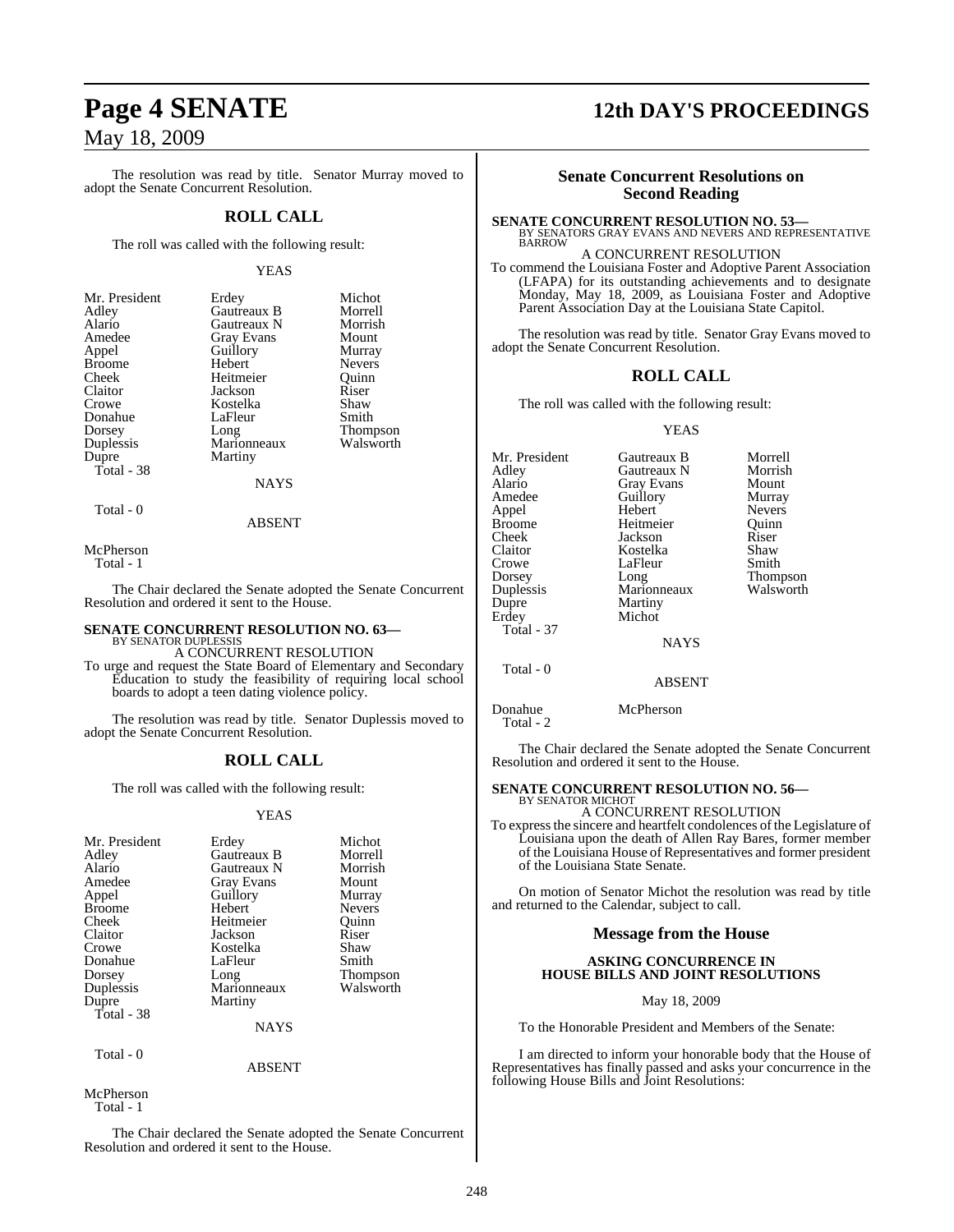# **12th DAY'S PROCEEDINGS Page 5 SENATE**

# May 18, 2009

**HOUSE BILL NO. 1—** BY REPRESENTATIVE FANNIN

AN ACT

Making appropriations for the ordinary expenses of the executive branch of state government, pensions, public schools, public roads, public charities, and state institutions and providing with respect to the expenditure of said appropriations.

## **HOUSE BILL NO. 2—** BY REPRESENTATIVE GREENE

AN ACT

To provide with respect to the capital outlay budget and the capital outlay program for state government, state institutions, and other public entities; to provide for the designation of projects and improvements; to provide for the financing thereof making appropriations from certain sources; and to provide for related matters.

## **HOUSE BILL NO. 364—** BY REPRESENTATIVE FANNIN

AN ACT

To enact Subpart Q of Part II-A of Chapter 1 of Subtitle I of Title 39 of the Louisiana Revised Statutes of 1950, to be comprised of R.S. 39:100.121, relative to special treasury funds; to create the American Recovery and Reinvestment Act Fund as a special fund in the state treasury; to dedicate certain revenues to the fund; to provide for the deposit, investment, and use of monies in the fund; and to provide for related matters.

## **HOUSE BILL NO. 857—** BY REPRESENTATIVE FANNIN

AN ACT

To supplement the General Appropriation Act by appropriating funds from certain sources to be allocated to designated agencies and purposes in specified amounts for the purpose of making appropriations from federal monies received as a result of the American Recovery and Reinvestment Act of 2009 for Fiscal Year 2009-2010; to provide for an effective date; and to provide for related matters.

#### **HOUSE BILL NO. 65—**

BY REPRESENTATIVE GIROD JACKSON AN ACT

To amend and reenact R.S. 9:156(7), relative to the Uniform Unclaimed Property Act; to provide relative to the custody of certain unclaimed bank issued checks; and to provide for related matters.

#### **HOUSE BILL NO. 121—**

BY REPRESENTATIVE GUINN AN ACT

To enact R.S. 33:3819(G), relative to Waterworks District #8 of Calcasieu Parish; to provide relative to the per diem paid to the commissioners of the district; and to provide for related matters.

#### **HOUSE BILL NO. 184—**

BY REPRESENTATIVE ANDERS AN ACT

To amend and reenact R.S. 33:130.471(A) and 130.472(A), (B), (C), (H), and (I), relative to the Concordia Economic and Industrial Development District; to provide relative to the board of commissioners of the district; to provide relative to board membership and appointments; to provide relative to the terms and powers and duties of board members; and to provide for related matters.

**HOUSE BILL NO. 581—** BY REPRESENTATIVE ELLINGTON AND SENATOR RISER AN ACT

To amend and reenact R.S. 33:3887, relative to the Columbia Heights Sewerage District No. 1 in Caldwell Parish; to authorize the parish governing authority to authorize the treasurer of the district to increase the per diem paid to members of the district board of supervisors for attending meetings; and to provide for related matters.

#### **HOUSE BILL NO. 583—**

BY REPRESENTATIVE ELLINGTON AND SENATOR RISER AN ACT

To enact R.S. 33:3819(G), relative to the Columbia Heights Water District in Caldwell Parish; to authorize the governing authority of the parish to authorize the treasurer of the district to increase the per diem paid to district commissioners for attending meetings; and to provide for related matters.

#### **HOUSE BILL NO. 749—**

BY REPRESENTATIVE SCHRODER AN ACT

To enact R.S. 48:1309.3, relative to road lighting districts in St. Tammany Parish; to provide for assessment of service charges or rates of service charges within the district; to provide for the use of such charges; to provide for the collection of such charges; and to provide for related matters.

## **HOUSE BILL NO. 697—** BY REPRESENTATIVE BARROW

AN ACT

Solely to reenact Sections 1, 2, and 3 of Act No. 891 of the 2008 Regular Session of the Legislature as that Act was enacted by the legislature, which Act amended and reenacted R.S.  $33:4720.151(B)(6)$ , (E), (G)(5), (9), and (12), (H)(4)(b), (I)(2),  $(J)(1)$ ,  $(K)$ ,  $(L)(1)$ ,  $(3)$ , and  $(4)$ ,  $(O)(introductory$  paragraph), $(1)$ , and (4), and (Q)(6), and R.S.  $44:4.1(B)(18)$ , to enact R.S.  $33:4720.151(H)(23)$ ,  $(Q)(7)$ , and  $(S)$ , and to repeal R.S.  $33:4720.151(G)(13)$ , relative to the East Baton Rouge Redevelopment Authority; which provided relative to the purposes and objects and powers and duties of the authority; which provided relative to the members of the governing board of the authority; which authorized the authority to initiate an expedited quiet title and foreclosure action; which provided relative to the procedures for any such action; which provided relative to the rights of property owners; which provided relative to due process; and which provided for related matters.

#### **HOUSE BILL NO. 261—**

BY REPRESENTATIVE CONNICK AN ACT

To amend and reenact R.S. 20:1(A)(2) and to enact R.S. 13:3851.1, relative to the exemption from seizure and sale of a homestead; to provide for an increase in the amount of the homestead exemption; to provide relative to the seizure and sale of a homestead in the execution of a judgment for credit card charges; to provide relative to judicial mortgages; to provide for exceptions; to provide for prescription; to provide for an effective date; and to provide for related matters.

**HOUSE BILL NO. 354—** BY REPRESENTATIVE GIROD JACKSON AND SENATOR MURRAY AN ACT

To amend and reenact R.S. 38:2225.2.1(A), relative to public contracts; to extend the time relative to the utilization of designbuild contracts under certain circumstances; to authorize other public entities to utilize the design-build method under certain circumstances; and to provide for related matters.

## **HOUSE BILL NO. 425—** BY REPRESENTATIVE DOERGE

AN ACT

To amend and reenact R.S. 47:302.15, 322.47, and 332.53, relative to special treasury funds created for disposition of certain state sales taxes on hotel occupancy in Webster Parish; to provide for the use and deposit of monies into the Webster Parish Convention and Visitors Commission Fund; to change the name of the Webster Parish Convention and Visitors Bureau Fund to the Webster Parish Convention and Visitors Commission Fund; to provide for the use, deposit, and transfers of monies in the Webster Parish Convention and Visitors Bureau Fund; to provide an effective date; and to provide for related matters.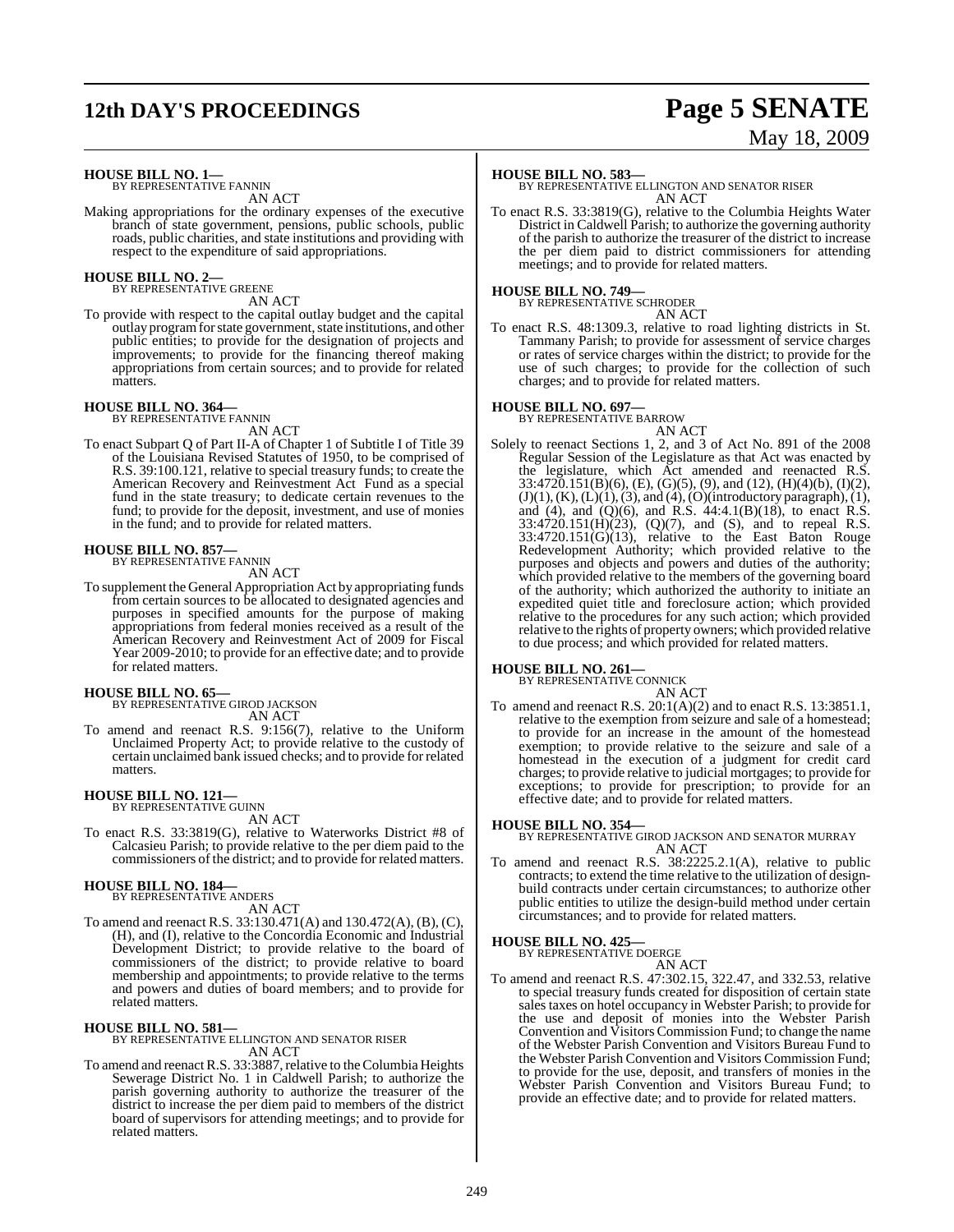# **Page 6 SENATE 12th DAY'S PROCEEDINGS**

## May 18, 2009

**HOUSE BILL NO. 444—**<br>BY REPRESENTATIVES PERRY, BALDONE, HENRY BURNS, TIM<br>BURNS, CHAMPAGNE, DOWNS, FOIL, GISCLAIR, MICKEY GUILLORY,<br>LITTLE, MILLS, PEARSON, PUGH, RICHARD, ROBIDEAUX,<br>SCHRODER, SIMON, SMILEY, AND JANE SMITH

AN ACT

To amend and reenact R.S. 32:668(A)(introductory paragraph), to enact R.S. 32:668.1, and to repeal  $32:668(\text{\AA})(6)$  relative to drivers licenses; to provide for scope of administrative hearings related to driver's license suspension; and to provide for related matters.

## **HOUSE BILL NO. 361—** BY REPRESENTATIVES TEMPLET AND WOOTON

AN ACT

To enact R.S. 27:310(H) and to repeal R.S. 27:311.1(B)(3), relative to suitability for designated representatives; to repeal provision of law requiring designated representatives to obtain a video draw poker employee permit; to require licensees employing designated representatives to request a record of convictions; to require licensees to maintain the criminal conviction information of designated representatives; and to provide for related matters.

> Respectfully submitted, ALFRED W. SPEER Clerk of the House of Representatives

#### **House Bills and Joint Resolutions on First Reading**

Senator Crowe asked for and obtained a suspension of the rules to read House Bills and Joint Resolutions a first and second time by title and refer them to Committee.

#### **HOUSE BILL NO. 1—**

BY REPRESENTATIVE FANNIN AN ACT

Making appropriations for the ordinary expenses of the executive branch of state government, pensions, public schools, public roads, public charities, and state institutions and providing with respect to the expenditure of said appropriations.

The bill was read by title and referred by the President to the Committee on Finance.

## **HOUSE BILL NO. 2—** BY REPRESENTATIVE GREENE

AN ACT

To provide with respect to the capital outlay budget and the capital outlay program for state government, state institutions, and other public entities; to provide for the designation of projects and improvements; to provide for the financing thereof making appropriations from certain sources; and to provide for related matters.

The bill was read by title and referred by the President to the Committee on Revenue and Fiscal Affairs.

#### **HOUSE BILL NO. 65—**

BY REPRESENTATIVE GIROD JACKSON

- AN ACT
- To amend and reenact R.S. 9:156(7), relative to the Uniform Unclaimed Property Act; to provide relative to the custody of certain unclaimed bank issued checks; and to provide for related matters.

The bill was read by title and referred by the President to the Committee on Commerce, Consumer Protection, and International Affairs.

#### **HOUSE BILL NO. 121—**

BY REPRESENTATIVE GUINN AN ACT

To enact R.S. 33:3819(G), relative to Waterworks District #8 of Calcasieu Parish; to provide relative to the per diem paid to the commissioners of the district; and to provide for related matters.

The bill was read by title and referred by the President to the Committee on Local and Municipal Affairs.

## **HOUSE BILL NO. 184—** BY REPRESENTATIVE ANDERS

AN ACT

To amend and reenact R.S. 33:130.471(A) and 130.472(A), (B), (C), (H), and (I), relative to the Concordia Economic and Industrial Development District; to provide relative to the board of commissioners of the district; to provide relative to board membership and appointments; to provide relative to the terms and powers and duties of board members; and to provide for related matters.

The bill was read by title and referred by the President to the Committee on Local and Municipal Affairs.

**HOUSE BILL NO. 261—** BY REPRESENTATIVE CONNICK AN ACT

To amend and reenact R.S. 20:1(A)(2) and to enact R.S. 13:3851.1, relative to the exemption from seizure and sale of a homestead; to provide for an increase in the amount of the homestead exemption; to provide relative to the seizure and sale of a homestead in the execution of a judgment for credit card charges; to provide relative to judicial mortgages; to provide for exceptions; to provide for prescription; to provide for an effective date; and to provide for related matters.

The bill was read by title and referred by the President to the Committee on Revenue and Fiscal Affairs.

**HOUSE BILL NO. 354—** BY REPRESENTATIVE GIROD JACKSON AND SENATOR MURRAY AN ACT

To amend and reenact R.S. 38:2225.2.1(A), relative to public contracts; to extend the time relative to the utilization of designbuild contracts under certain circumstances; to authorize other public entities to utilize the design-build method under certain circumstances; and to provide for related matters.

The bill was read by title and referred by the President to the Committee on Transportation, Highways and Public Works.

#### **HOUSE BILL NO. 361—**

BY REPRESENTATIVES TEMPLET AND WOOTON AN ACT

To enact R.S. 27:310(H) and to repeal R.S. 27:311.1(B)(3), relative to suitability for designated representatives; to repeal provision of law requiring designated representatives to obtain a video draw poker employee permit; to require licensees employing designated representatives to request a record of convictions; to require licensees to maintain the criminal conviction information of designated representatives; and to provide for related matters.

The bill was read by title and referred by the President to the Committee on Judiciary B.

#### **HOUSE BILL NO. 364—**

BY REPRESENTATIVE FANNIN

AN ACT To enact Subpart Q of Part II-A of Chapter 1 of Subtitle I of Title 39 of the Louisiana Revised Statutes of 1950, to be comprised of R.S. 39:100.121, relative to special treasury funds; to create the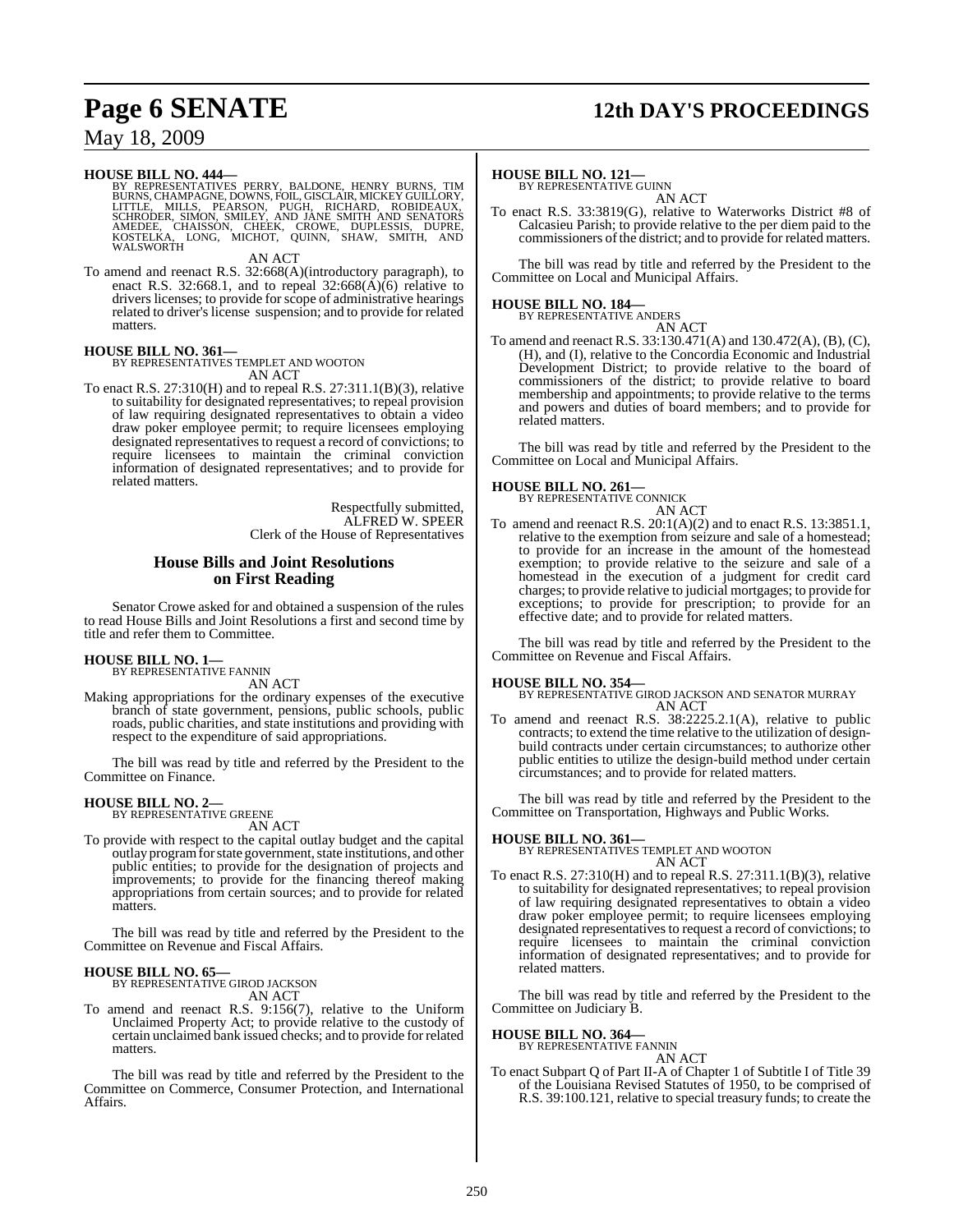# **12th DAY'S PROCEEDINGS Page 7 SENATE**

# May 18, 2009

American Recovery and Reinvestment Act Fund as a special fund in the state treasury; to dedicate certain revenues to the fund; to provide for the deposit, investment, and use of monies in the fund; and to provide for related matters.

The bill was read by title and referred by the President to the Committee on Finance.

# **HOUSE BILL NO. 425—** BY REPRESENTATIVE DOERGE

AN ACT

To amend and reenact R.S. 47:302.15, 322.47, and 332.53, relative to special treasury funds created for disposition of certain state sales taxes on hotel occupancy in Webster Parish; to provide for the use and deposit of monies into the Webster Parish Convention and Visitors Commission Fund; to change the name of the Webster Parish Convention and Visitors Bureau Fund to the Webster Parish Convention and Visitors Commission Fund; to provide for the use, deposit, and transfers of monies in the Webster Parish Convention and Visitors Bureau Fund; to provide an effective date; and to provide for related matters.

The bill was read by title and referred by the President to the Committee on Finance.

**HOUSE BILL NO. 444—**<br>BY REPRESENTATIVES PERRY, BALDONE, HENRY BURNS, TIM<br>BURNS, CHAMPAGNE, DOWNS, FOIL, GISCLAIR, MICKEY GUILLORY,<br>LITTLE, MILLS, PEARSON, PUGH, RICHARD, ROBIDEAUX,<br>SCHRODER, SIMON, SMILEY, AND JANE SMITH WALSWORTH

#### AN ACT

To amend and reenact R.S. 32:668(A)(introductory paragraph), to enact R.S. 32:668.1, and to repeal  $32:668(\text{\AA})(6)$  relative to drivers licenses; to provide for scope of administrative hearings related to driver's license suspension; and to provide for related matters.

The bill was read by title and referred by the President to the Committee on Transportation, Highways and Public Works.

**HOUSE BILL NO. 581—** BY REPRESENTATIVE ELLINGTON AND SENATOR RISER AN ACT

To amend and reenact R.S. 33:3887, relative to the Columbia Heights Sewerage District No. 1 in Caldwell Parish; to authorize the parish governing authority to authorize the treasurer of the district to increase the per diem paid to members of the district board of supervisors for attending meetings; and to provide for related matters.

The bill was read by title and referred by the President to the Committee on Local and Municipal Affairs.

#### **HOUSE BILL NO. 583—**

BY REPRESENTATIVE ELLINGTON AND SENATOR RISER AN ACT

To enact R.S. 33:3819(G), relative to the Columbia Heights Water District in Caldwell Parish; to authorize the governing authority of the parish to authorize the treasurer of the district to increase the per diem paid to district commissioners for attending meetings; and to provide for related matters.

The bill was read by title and referred by the President to the Committee on Local and Municipal Affairs.

## **HOUSE BILL NO. 697—** BY REPRESENTATIVE BARROW

AN ACT

Solely to reenact Sections 1, 2, and 3 of Act No. 891 of the 2008 Regular Session of the Legislature as that Act was enacted by the legislature, which Act amended and reenacted R.S. 33:4720.151(B)(6), (E), (G)(5), (9), and (12), (H)(4)(b), (I)(2),  $(J)(1)$ ,  $(K)$ ,  $(L)(1)$ ,  $(3)$ , and  $(4)$ ,  $(O)(introductory paragraph)$ ,  $(1)$ , and (4), and (Q)(6), and R.S.  $44:4.1(B)(18)$ , to enact R.S.

33:4720.151(H)(23), (Q)(7), and (S), and to repeal R.S.  $33:4720.151(G)(13)$ , relative to the East Baton Rouge Redevelopment Authority; which provided relative to the purposes and objects and powers and duties of the authority; which provided relative to the members of the governing board of the authority; which authorized the authority to initiate an expedited quiet title and foreclosure action; which provided relative to the procedures for any such action; which provided relative to the rights of property owners; which provided relative to due process; and which provided for related matters.

The bill was read by title and referred by the President to the Committee on Local and Municipal Affairs.

#### **HOUSE BILL NO. 749—**

BY REPRESENTATIVE SCHRODER AN ACT

To enact R.S. 48:1309.3, relative to road lighting districts in St. Tammany Parish; to provide for assessment of service charges or rates of service charges within the district; to provide for the use of such charges; to provide for the collection of such charges; and to provide for related matters.

The bill was read by title and referred by the President to the Committee on Local and Municipal Affairs.

**HOUSE BILL NO. 857—** BY REPRESENTATIVE FANNIN AN ACT

To supplement the General Appropriation Act by appropriating funds from certain sources to be allocated to designated agencies and purposes in specified amounts for the purpose of making appropriations from federal monies received as a result of the American Recovery and Reinvestment Act of 2009 for Fiscal Year 2009-2010; to provide for an effective date; and to provide for related matters.

The bill was read by title and referred by the President to the Committee on Finance.

#### **Message from the House**

#### **ASKING CONCURRENCE IN HOUSE CONCURRENT RESOLUTIONS**

May 18, 2009

To the Honorable President and Members of the Senate:

I am directed to inform your honorable body that the House of Representatives has finally passed and asks your concurrence in the following House Concurrent Resolutions:

# **HOUSE CONCURRENT RESOLUTION NO. 121—** BY REPRESENTATIVE DOVE

A CONCURRENT RESOLUTION

To recognize Monday, May 18, 2009, as Coastal Day at the Louisiana Legislature.

#### **HOUSE CONCURRENT RESOLUTION NO. 116—** BY REPRESENTATIVE HARRISON

#### A CONCURRENT RESOLUTION

To memorialize the United States Congress to take such actions as are necessary to require that satellite television providers broadcast local television stations.

**HOUSE CONCURRENT RESOLUTION NO. 119—** BY REPRESENTATIVES MILLS, BOBBY BADON, CORTEZ, AND ROBIDEAUX AND SENATOR MICHOT A CONCURRENT RESOLUTION

To commend Richard Zuschlag, chairman and chief executive officer of Acadian Ambulance, which was named Large Business of the Year in the 2009 Acadiana Business Hall of Fame.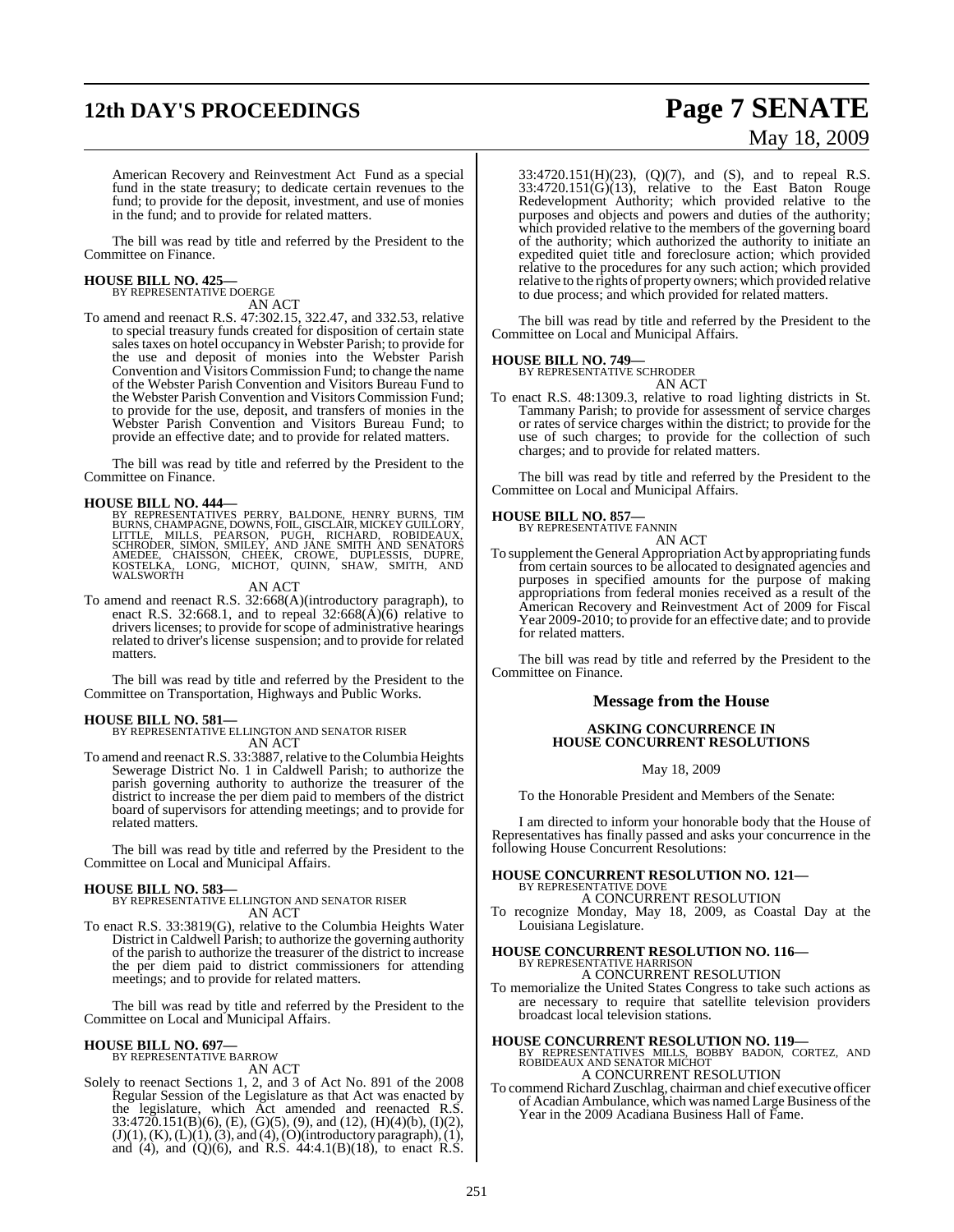## **HOUSE CONCURRENT RESOLUTION NO. 120—** BY REPRESENTATIVE TUCKER

A CONCURRENT RESOLUTION

To express sincere and heartfelt condolences upon the death of former state representative Joseph F. Cerise.

> Respectfully submitted, ALFRED W. SPEER Clerk of the House of Representatives

#### **House Concurrent Resolutions**

Senator B. Gautreaux asked for and obtained a suspension of the rules to read House Concurrent Resolutions a first and second time.

#### **HOUSE CONCURRENT RESOLUTION NO. 116—**

BY REPRESENTATIVE HARRISON A CONCURRENT RESOLUTION

To memorialize the United States Congress to take such actions as are necessary to require that satellite television providers broadcast local television stations.

The resolution was read by title. Senator B. Gautreaux moved to concur in the House Concurrent Resolution.

#### **ROLL CALL**

The roll was called with the following result:

#### YEAS

| Mr. President          |               | Morrell       |
|------------------------|---------------|---------------|
|                        | Erdey         |               |
| Adley                  | Gautreaux B   | Morrish       |
| Alario                 | Gautreaux N   | Mount         |
| Amedee                 | Gray Evans    | Murray        |
| Appel                  | Guillory      | <b>Nevers</b> |
| <b>Broome</b>          | Hebert        | Quinn         |
| Cheek                  | Heitmeier     | Riser         |
| Claitor                | Jackson       | Shaw          |
| Crowe                  | Kostelka      | Smith         |
| Donahue                | LaFleur       | Thompson      |
| Dorsey                 | Long          | Walsworth     |
| Duplessis              | Marionneaux   |               |
| Dupre                  | Martiny       |               |
| $Total - 37$           |               |               |
|                        | <b>NAYS</b>   |               |
| Total - 0              |               |               |
|                        | <b>ABSENT</b> |               |
| McPherson<br>Total - 2 | Michot        |               |

The Chair declared the Senate had concurred in the House Concurrent Resolution and ordered it returned to the House.

**HOUSE CONCURRENT RESOLUTION NO. 119—** BY REPRESENTATIVES MILLS, BOBBY BADON, CORTEZ, AND ROBIDEAUX AND SENATOR MICHOT

A CONCURRENT RESOLUTION

To commend Richard Zuschlag, chairman and chief executive officer of Acadian Ambulance, which was named Large Business of the Year in the 2009 Acadiana Business Hall of Fame.

The resolution was read by title. Senator Michot moved to concur in the House Concurrent Resolution.

#### **ROLL CALL**

The roll was called with the following result:

#### YEAS

| Mr. President | Erdey       | Michot  |
|---------------|-------------|---------|
| Adley         | Gautreaux B | Morrell |

# **Page 8 SENATE 12th DAY'S PROCEEDINGS**

| Alario<br>Amedee<br>Appel<br>Broome<br>Cheek<br>Claitor<br>Donahue<br>Dorsey<br>Duplessis<br>Dupre<br>Total - 36 | Gautreaux N<br>Gray Evans<br>Guillory<br>Hebert<br>Heitmeier<br>Jackson<br>LaFleur<br>Long<br>Marionneaux<br>Martiny<br><b>NAYS</b> | Morrish<br>Mount<br>Murray<br><b>Nevers</b><br>Ouinn<br>Riser<br>Shaw<br>Smith<br><b>Thompson</b><br>Walsworth |
|------------------------------------------------------------------------------------------------------------------|-------------------------------------------------------------------------------------------------------------------------------------|----------------------------------------------------------------------------------------------------------------|
|                                                                                                                  |                                                                                                                                     |                                                                                                                |
| Total - 0                                                                                                        | ABSENT                                                                                                                              |                                                                                                                |

Crowe Kostelka McPherson Total - 3

The Chair declared the Senate had concurred in the House Concurrent Resolution and ordered it returned to the House.

## **HOUSE CONCURRENT RESOLUTION NO. 120—**

BY REPRESENTATIVE TUCKER A CONCURRENT RESOLUTION

To express sincere and heartfelt condolences upon the death of former state representative Joseph F. Cerise.

The resolution was read by title. Senator Heitmeier moved to concur in the House Concurrent Resolution.

#### **ROLL CALL**

The roll was called with the following result:

#### YEAS

| Mr. President | Erdey             | Michot        |
|---------------|-------------------|---------------|
| Adley         | Gautreaux B       | Morrell       |
| Alario        | Gautreaux N       | Morrish       |
| Amedee        | <b>Gray Evans</b> | Mount         |
| Appel         | Guillory          | Murray        |
| Broome        | Hebert            | <b>Nevers</b> |
| Cheek         | Heitmeier         | Ouinn         |
| Claitor       | Jackson           | Riser         |
| Crowe         | Kostelka          | Shaw          |
| Donahue       | LaFleur           | Smith         |
| Dorsey        | Long              | Thompson      |
| Duplessis     | Marionneaux       | Walsworth     |
| Dupre         | Martiny           |               |
| Total - 38    |                   |               |
|               | <b>NAYS</b>       |               |
|               |                   |               |

ABSENT

#### McPherson

Total - 0

Total - 1

The Chair declared the Senate had concurred in the House Concurrent Resolution and ordered it returned to the House.

## **HOUSE CONCURRENT RESOLUTION NO. 121—**

BY REPRESENTATIVE DOVE A CONCURRENT RESOLUTION

To recognize Monday, May 18, 2009, as Coastal Day at the Louisiana Legislature.

The resolution was read by title. Senator Dupre moved to concur in the House Concurrent Resolution.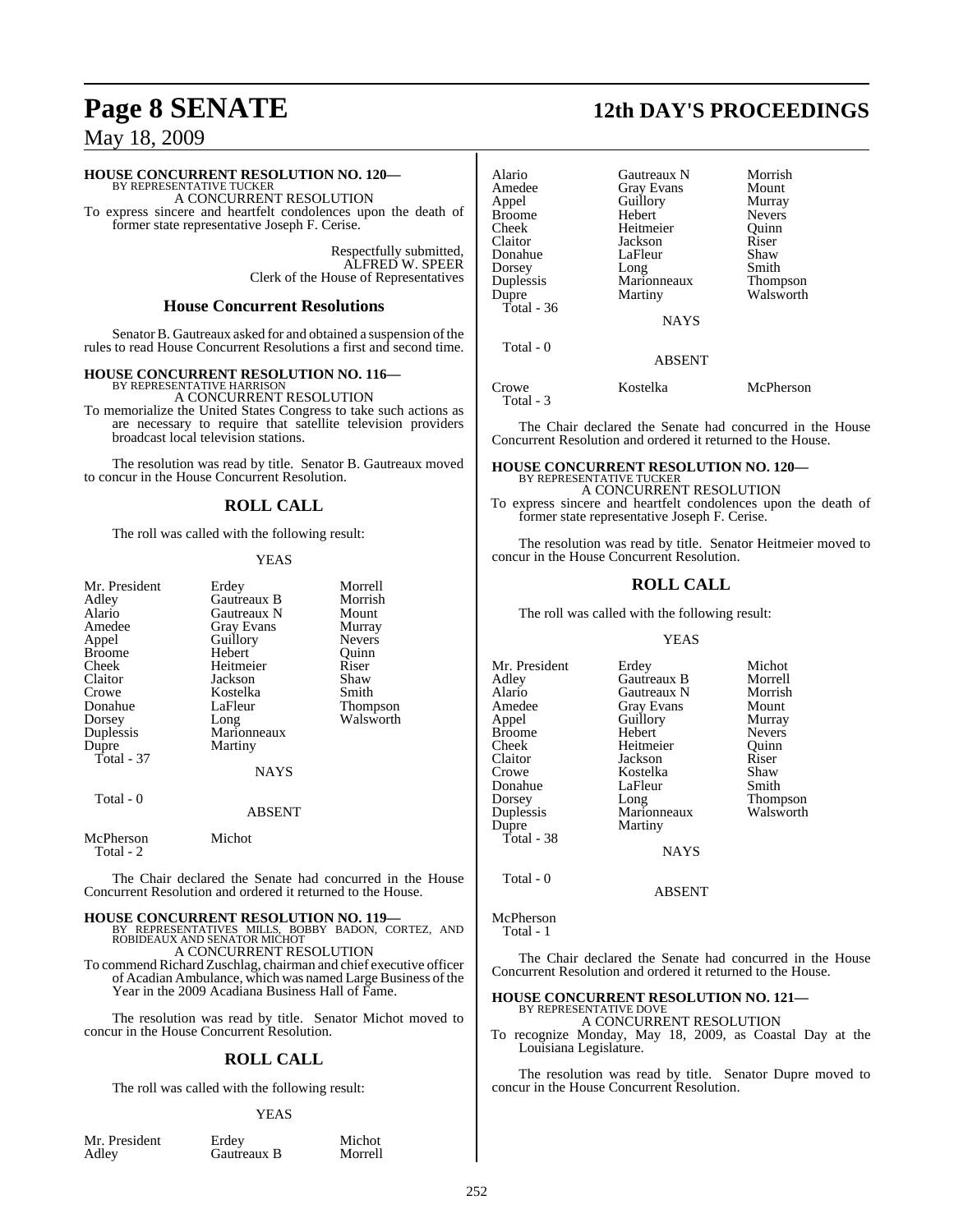# **12th DAY'S PROCEEDINGS Page 9 SENATE**

## **ROLL CALL**

The roll was called with the following result:

#### YEAS

| Mr. President | Dupre       | Michot          |
|---------------|-------------|-----------------|
| Adley         | Erdey       | Morrell         |
| Alario        | Gautreaux B | Morrish         |
| Amedee        | Gautreaux N | Mount           |
| Appel         | Gray Evans  | Murray          |
| <b>Broome</b> | Hebert      | <b>Nevers</b>   |
| Cheek         | Heitmeier   | Ouinn           |
| Claitor       | Jackson     | Riser           |
| Crowe         | LaFleur     | Shaw            |
| Donahue       | Long        | Smith           |
| Dorsey        | Marionneaux | <b>Thompson</b> |
| Duplessis     | Martiny     | Walsworth       |
| Total $-36$   |             |                 |
|               | <b>NAYS</b> |                 |
| Total - 0     |             |                 |
|               | ABSENT      |                 |

Guillory Kostelka McPherson Total - 3

The Chair declared the Senate had concurred in the House Concurrent Resolution and ordered it returned to the House.

#### **Reports of Committees**

The following reports of committees were received and read:

#### **REPORT OF COMMITTEE ON**

#### **REVENUE AND FISCAL AFFAIRS**

Senator Robert M. Marionneaux, Jr., Chairman on behalf of the Committee on Revenue and Fiscal Affairs, submitted the following report:

#### May 18, 2009

To the President and Members of the Senate:

I am directed by your Committee on Revenue and Fiscal Affairs to submit the following report:

#### **SENATE BILL NO. 9—** BY SENATOR LONG

AN ACT

To amend and reenact R.S.  $47:303(D)(1)$  and  $305(D)(1)(i)$  and  $(H)$ and to enact R.S. 47:321(H)(3), relative to the sales and use tax of the state and its political subdivisions; to provide for an exemption for certain property used as demonstrators; and to provide for related matters.

Reported with amendments.

#### **SENATE BILL NO. 10—** BY SENATOR DUPRE

AN ACT

To enact R.S. 47:301(10)(ff) and (18)(p), relative to sales and use tax imposed by the state or any political subdivision of the state; to grant an exclusion for certain tertiary recovery projects; and to provide for related matters.

Reported with amendments.

#### **SENATE BILL NO. 33—**

BY SENATOR CHAISSON

AN ACT To amend and reenact R.S. 47:305.51, relative to the sales tax exemption for purchases of utilities used by certain steelworks and blast furnaces; to change the business classification required for eligibility for the exemption from Standard Industrial Classification (SIC) Sector 3312 to North American Industry Classification System (NAICS) Sector 331111, as it existed in 2002; to provide relative to terms and definitions; to provide for an effective date; and to provide for related matters.

Reported favorably.

#### **SENATE BILL NO. 52—** BY SENATOR MARIONNEAUX

AN ACT

To enact R.S. 47:305.62, relative to the state and local sales and use tax; to enact the Annual Second Amendment Weekend Holiday; to provide that the state and local sales and use tax shall not apply to consumer purchases of firearms, ammunition, and hunting supplies each year for a certain period; to provide for an effective date; and to provide for related matters.

Reported with amendments.

#### **SENATE BILL NO. 69—** BY SENATOR CROWE

AN ACT

To amend and reenact R.S. 47:1712, relative to ad valorem property tax refunds or credits; to authorize those who qualify for the special assessment level to receive a refund or credit of taxes paid; and to provide for related matters.

Reported with amendments.

#### **SENATE BILL NO. 88—** BY SENATOR LONG

AN ACT

To enact R.S. 47:297.13, relative to individual income tax; to grant a deduction for contributions made to certain property and casualty savings accounts for the purpose of paying expenses related to weather-related catastrophes; to provide for definitions; to provide with respect to contributions into and withdrawals from property and casualty savings accounts; and to provide for related matters.

Reported with amendments.

**SENATE BILL NO. 113—** BY SENATOR MARIONNEAUX

- 
- AN ACT To amend and reenact R.S. 47:297.6(A)(1), relative to individual income tax credits; to provide for increases in tax credits for the rehabilitation of residential structures in certain areas; and to provide for related matters.

Reported with amendments.

**SENATE BILL NO. 128—** BY SENATOR MARTINY

AN ACT

To enact R.S. 47:301(10)(ff) and (18)(p), relative to the sales and use tax of the state; to provide an exclusion for the resale of certain Mardi Gras items by certain nonprofit organizations from such tax; and to provide for related matters.

Reported favorably.

**SENATE BILL NO. 239—**<br>BY SENATORS DUPRE AND MORRISH AND REPRESENTATIVES DOVE<br>AND ST. GERMAIN

#### AN ACT

To amend and reenact R.S. 47:305.20(A), the introductory paragraph of  $(C)$ ,  $(1)$  and  $(2)$  and R.S. 56:303 $(E)(1)$  and 304 $(A)$ , relative to tax exemptions; to provide for certain exclusions and

# May 18, 2009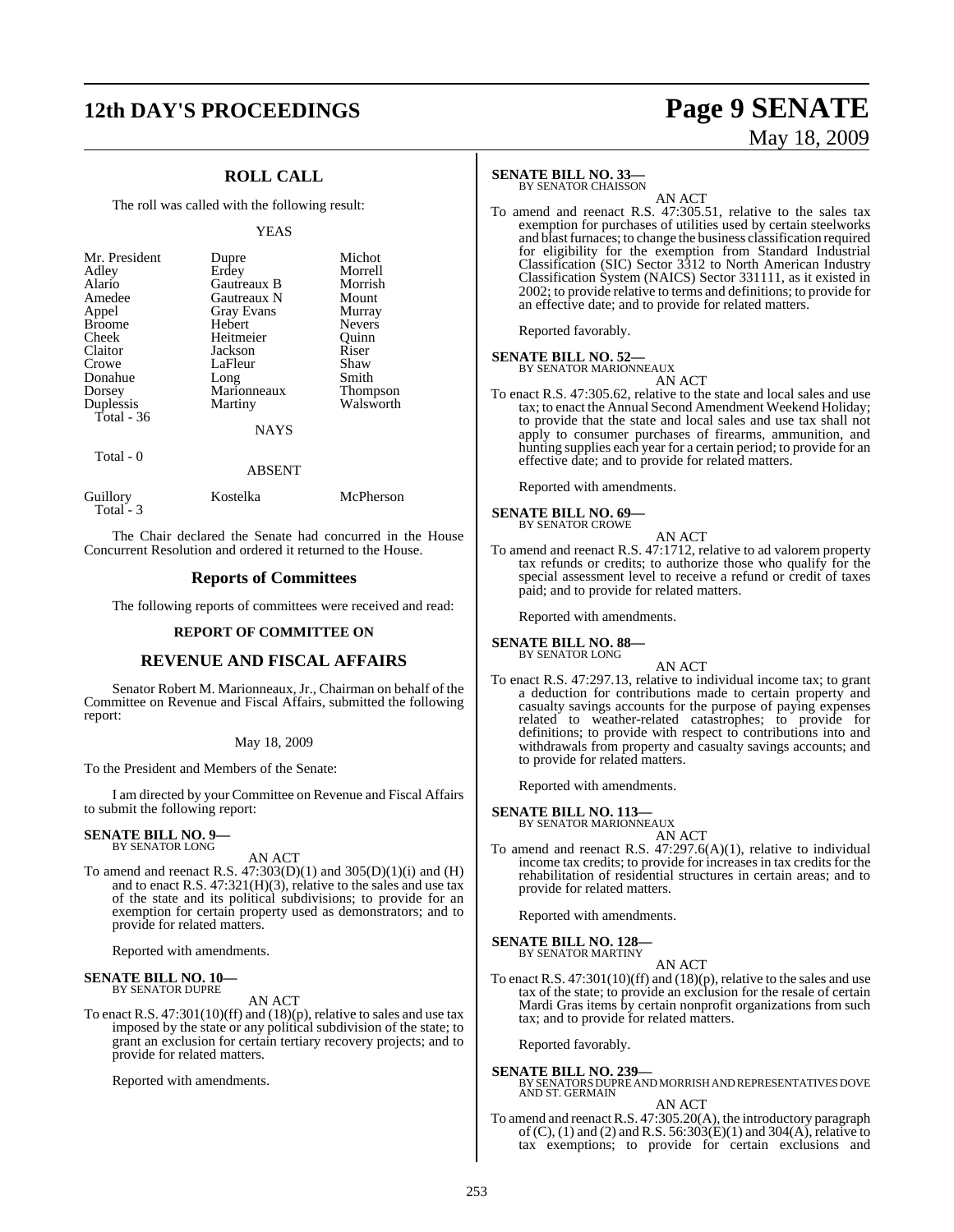exemptions from state sales, use, lease, and services taxes; to provide for a rebate of such taxes; to include possession of a vessel license by a commercial fisherman as qualifying for such tax exemptions; to provide for issuance of a vessel license to certain commercial fishermen; to provide for certification of certain commercial fishermen licenses; and to provide for related matters.

Reported favorably.

#### **SENATE BILL NO. 339—** BY SENATOR MARIONNEAUX

AN ACT

To amend and reenact R.S. 51:1927.1(C), relative to the Louisiana Capital Companies Tax Credit Program; to provide relative to the placement of the investment pool in qualified investments; and to provide for related matters.

Reported favorably.

Respectfully submitted, ROBERT M. MARIONNEAUX, JR. Chairman

#### **REPORT OF COMMITTEE ON**

## **NATURAL RESOURCES**

Senator Reggie P. Dupre, Jr., Chairman on behalf of the Committee on Natural Resources, submitted the following report:

#### May 14, 2009

To the President and Members of the Senate:

I am directed by your Committee on Natural Resources to submit the following report:

## **SENATE BILL NO. 172—** BY SENATOR QUINN

AN ACT

To enact R.S. 41:1702(B)(4), relative to reclamation of lands lost through erosion, compaction, subsidence, and sea level rise; to provide for certain boundary agreements; to provide terms, conditions, and procedures; to provide for retroactivity; to provide for an effective date; and to provide for related matters.

Reported with amendments.

**HOUSE BILL NO. 231—** BY REPRESENTATIVES LITTLE AND DOVE AND SENATORS DUPRE AND MORRISH AN ACT

To amend and reenact R.S. 56:116.1(A)(6) and 116.4(A)(1), relative to hunting with a crossbow; to authorize the use of crossbowsto take turkey; to authorize the use of crossbows to take wild birds and wild quadrupeds; and to provide for related matters.

Reported favorably.

#### **HOUSE BILL NO. 232—**

BY REPRESENTATIVES SMILEY, DOVE, ST. GERMAIN, AND MONICA AND SENATORS KOSTELKA, DUPRE, AND MORRISH AN ACT

To amend and reenact R.S. 32:681(A), (B), and (C), relative to postaccident drug testing; to provide for certain testing for operators of watercraft; and to provide for related matters.

Reported favorably.

# **Page 10 SENATE 12th DAY'S PROCEEDINGS**

**HOUSE BILL NO. 236—** BY REPRESENTATIVES ST. GERMAIN AND DOVE AND SENATORS DUPRE AND MORRISH AN ACT

To amend and reenact R.S. 34:855.3(E) and (F) and 855.4(A), relative to personal watercraft; to provide for the minimum age to operate a personal watercraft; to provide for the minimumage to lease, hire, or rent a personal watercraft; and to provide for related matters.

Reported favorably.

#### **HOUSE BILL NO. 237—**

BY REPRESENTATIVES ST. GERMAIN AND DOVE AND SENATORS DUPRE AND MORRISH AN ACT

To amend and reenact R.S. 56:302.1(C)(1) and to repeal R.S. 56:302.1(C)(2)(a), relative to fishing licenses; to provide for a temporary nonresident license; and to provide for related matters.

Reported favorably.

Respectfully submitted, REGGIE P. DUPRE, JR. Chairman

#### **REPORT OF COMMITTEE ON**

### **EDUCATION**

Senator Ben W. Nevers, Chairman on behalf of the Committee on Education, submitted the following report:

May 14, 2009

To the President and Members of the Senate:

I am directed by your Committee on Education to submit the following report:

#### **SENATE BILL NO. 90—** BY SENATOR GRAY

AN ACT

To enact Part XII of Chapter 1 of Title 17 of the Louisiana Revised Statutes of 1950, to be comprised of R.S. 17:409.1 through 409.7, and to enact R.S.  $36:65\overline{1}$ (BB), relative to school facilities; to create and provide for the Louisiana Statewide Education Facilities Authority in the Department of Education; to provide for a board of commissioners and an advisory council and for their membership, powers, duties, and functions; to provide for rules; to provide relative to program participation; to provide relative to ownership and control of public school facilities funded through the authority; to provide relative to implementation and funding; and to provide for related matters.

Reported with amendments.

#### **SENATE BILL NO. 182—** BY SENATOR CROWE

AN ACT

To authorize and provide for the transfer of certain state property; to authorize the transfer of certain state property in St. Tammany Parish; to provide for the property description; to provide for reservation of mineral rights; to provide terms and conditions; and to provide for related matters.

Reported favorably.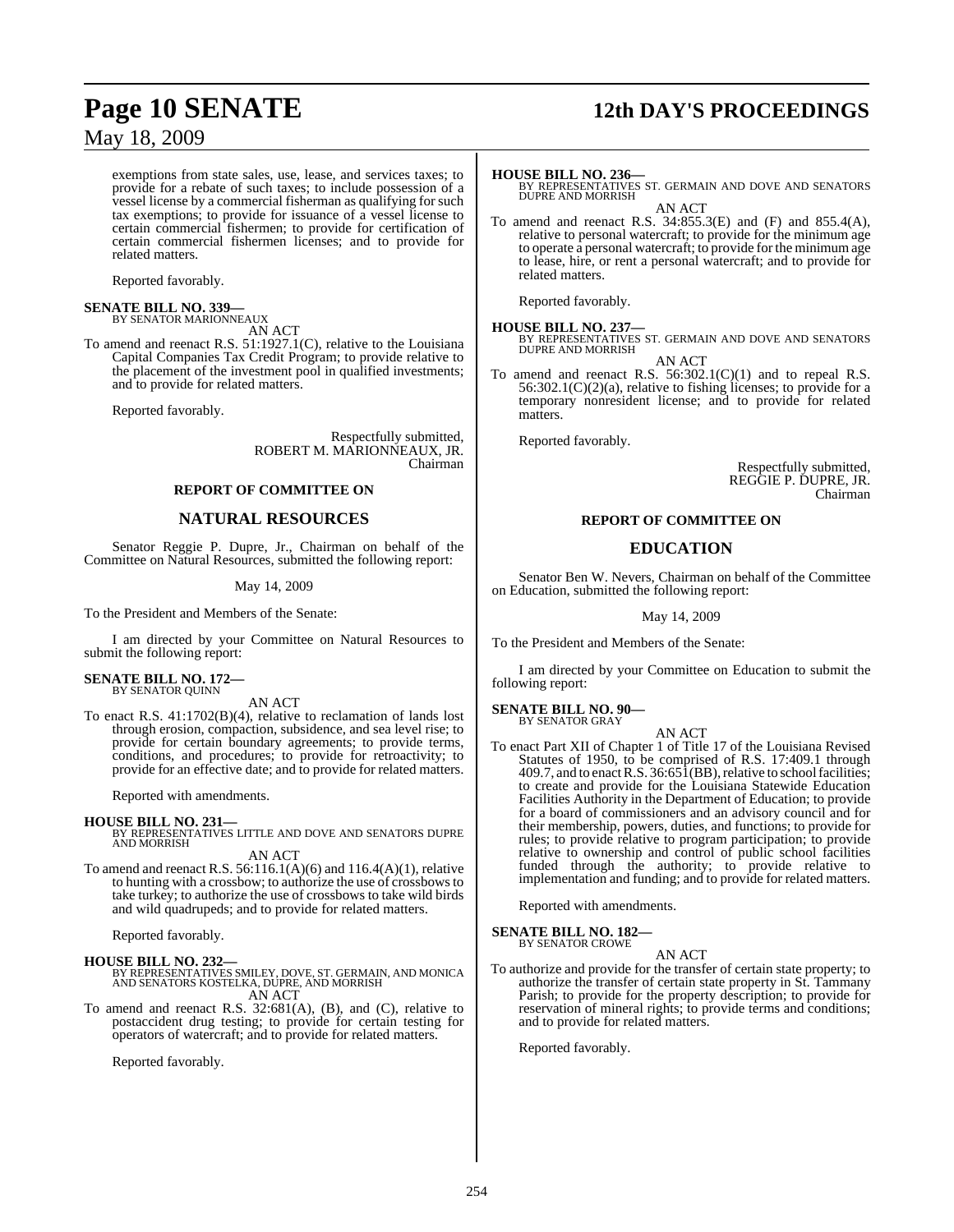# **12th DAY'S PROCEEDINGS Page 11 SENATE**

#### **SENATE BILL NO. 324—** BY SENATOR LAFLEUR

AN ACT

To amend and reenact R.S. 33:2721.8, relative to the Evangeline Parish School Board; to authorize any school district in Evangeline Parish, to levy and collect an additional sales and use tax; to provide for the purpose of the tax; and to provide for related matters.

Reported favorably.

Respectfully submitted, BEN W. NEVERS Chairman

#### **REPORT OF COMMITTEE ON**

#### **TRANSPORTATION, HIGHWAYS AND PUBLIC WORKS**

Senator William Joseph McPherson, Jr., Chairman on behalf of the Committee on Transportation, Highways and Public Works, submitted the following report:

#### May 14, 2009

To the President and Members of the Senate:

I am directed by your Committee on Transportation, Highways and Public Works to submit the following report:

## **SENATE BILL NO. 168—** BY SENATORS RISER AND B. GAUTREAUX

AN ACT

To amend and reenact R.S. 32:295.1(B), relative to seat belts; to provide that all occupants who are thirteen years of age or older shall wear a seat belt in certain vehicles; and to provide for related matters.

Reported favorably.

#### **SENATE BILL NO. 187—** BY SENATOR HEITMEIER

AN ACT

To amend and reenact R.S. 32:361.2, relative to motor vehicle equipment; to provide relative to medical exemptions from prohibitions on certain window tinting; to provide relative to the contents of an affidavit for such medical exemption; to require certain information; to provide for decals and display of decals; to provide for certain departmental and board actions; to provide for violations; and to provide for related matters.

Reported with amendments.

## **SENATE BILL NO. 208—** BY SENATOR AMEDEE

AN ACT

To amend and reenact the introductory paragraph of R.S.  $38:291(F)(2)$ ,  $291(F)(2)(f)$ , and  $334(A)$ , relative to levee districts; to provide relative to the Lafourche Basin Levee District; to increase the number of levee commissioners; to provide for revenue utilization; and to provide for related matters.

Reported with amendments.

#### **SENATE BILL NO. 272—** BY SENATOR HEITMEIER

AN ACT

To amend and reenact R.S. 14:329.6(A)(9) and R.S. 29:734 and to enact R. S. 29:732.1 and R.S.  $51:422.1(C)(5)$ , relative to fuel; to

# May 18, 2009

prohibit excessive fuel pricing during a declared state of emergency; to allow sales below costs during such time; to provide for definitions; to provide for civil and criminal penalties; to provide for exceptions; and to provide for related matters.

Reported with amendments.

## **SENATE BILL NO. 308—**<br>BY SENATOR MCPHERSON

AN ACT

To amend and reenact R.S. 48:285, 286(A)(1) and (B), 287, 288,  $289(B)$ , the introductory paragraph of  $290(B)$ , the introductory paragraph of 290(C), and (D), 291, the introductory paragraph of  $2\overline{9}2(B)$ ,  $292.1(B)$ ,  $293$ , and  $294$ , relative to employment of consultants; to provide relative to the requirements for employment of consultants by the Department of Transportation and Development; to provide for an effective date; and to provide for related matters.

Reported with amendments.

**SENATE BILL NO. 323—**

BY SENATOR ADLEY AN ACT

To enact R.S. 38:291(J), relative to levee districts; to create and provide relative to the North Bossier Levee and Drainage District; to provide for its authority, powers, duties, functions, and responsibilities, including the authority to incur debt and levy ad valorem taxes subject to voter approval; to provide for its board of commissioners and for the nomination and appointment of members to the board; to provide for the transfer of assets; and to provide for related matters.

Reported favorably.

Respectfully submitted, JOE MCPHERSON Chairman

#### **REPORT OF COMMITTEE ON**

#### **LOCAL AND MUNICIPAL AFFAIRS**

Senator Cheryl Artise Gray Evans, Chairman on behalf of the Committee on Local and Municipal Affairs, submitted the following report:

#### May 14, 2009

To the President and Members of the Senate:

I am directed by your Committee on Local and Municipal Affairs to submit the following report:

**SENATE BILL NO. 72—** BY SENATOR MURRAY

#### AN ACT

To enact R.S. 33:4076.1, relative to the Sewerage and Water Board of New Orleans; to prohibit unauthorized firearms or other explosive devices on board property; to provide for an effective date; and to provide for related matters.

Reported favorably.

**SENATE BILL NO. 83—** BY SENATOR SHAW

AN ACT

To amend and reenact R.S. 33:1423.1(A), relative to collection and disposition of bonds, fines, fees, licenses, and taxes; to provide for payment by electronic check; to authorize the collection of a fee for electronic check processing; and to provide for related matters.

Reported with amendments.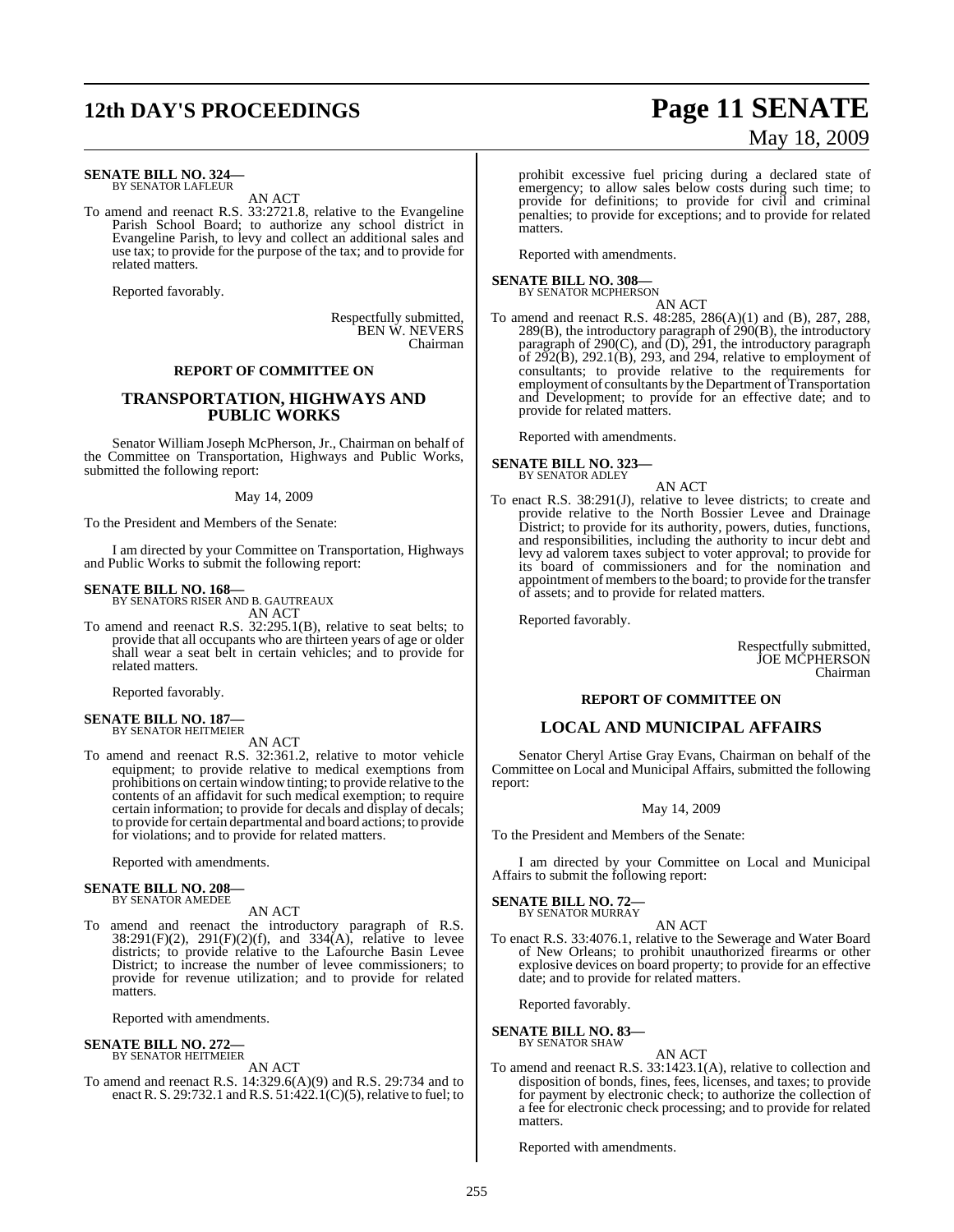## **Page 12 SENATE 12th DAY'S PROCEEDINGS**

May 18, 2009

#### **SENATE BILL NO. 84—** BY SENATOR ADLEY

AN ACT

To amend and reenact R.S. 38:2212.1(A), relative to public contracts; to increase the limit for the purchase of materials and supplies to the sum of forty thousand dollars for public entities without the necessity of advertisement; and to provide for related matters.

Reported with amendments.

## **SENATE BILL NO. 102—** BY SENATOR DUPLESSIS

AN ACT

To amend and reenact R.S. 33:9100.1, 9100.3(A), 9100.4(B), 9100.5, 9100.6(A), 9100.7(A), (C) and (F) and 9100.11; to enact R.S. 33:9100.9(E), to repeal R.S. 33:9100.10, relative to the East New Orleans Neighborhood Advisory Commission; to provide for commission membership; to provide for commission jurisdiction; to provide for terms; to provide for officers and meetings; to provide for staff; to require notice from governing authority regarding zoning and building permits; to require that views of the commission to be presented only by their officers; and to provide for related matters.

Reported with amendments.

# **SENATE BILL NO. 103—** BY SENATOR DUPLESSIS

AN ACT

To enact R.S. 33:9091.15, a bill relative to Orleans Parish; to create the Oak Island Neighborhood Improvement District; to provide for district boundaries, purpose, governance, and funding, including the levy of a parcel fee; to provide relative to the powers and duties of the district and its governing board; and to provide for related matters.

Reported with amendments.

## **SENATE BILL NO. 104—** BY SENATOR DUPLESSIS

AN ACT

To enact R.S. 33:9080.3, relative to improvement districts in Orleans Parish; to create the Lakewood East Security and Neighborhood Improvement District; to provide that the Lakewood East Homeowners Association shall govern the district; to provide for the purpose, boundaries, parcel fee, budget, powers and duties of the district; to provide for an effective date; and to provide for related matters.

Reported favorably.

#### **SENATE BILL NO. 217—** BY SENATOR MORRISH

AN ACT

To amend and reenact R.S. 33:4067(B), relative to the Cameron Parish Water and Wastewater Board for District No.1; to decrease the membership of the board of commissioners; and to provide for related matters.

Reported with amendments.

#### **SENATE BILL NO. 224—** BY SENATOR N. GAUTREAUX

AN ACT

To enact Subpart B-42 of Part IV of Chapter 1 of Title 33 of the Louisiana Revised Statutes of 1950, to be comprised of R.S. 33:130.790 through 130.793, inclusive; to provide relative to local governmental subdivisions; to authorize the creation of sustainable energy financing districts; to provide terms, conditions, procedures, and requirements; to provide for the

powers and duties of the districts; to authorize certain financing concerning property within the district; to provide for property assessment and collection of such assessments within the district; and to provide for related matters.

Reported favorably.

#### **SENATE BILL NO. 321—** BY SENATOR HEBERT

AN ACT

To enact R.S. 47:1925.10, relative to the assessor in the Iberia Parish Assessment District; to authorize the assessor in such district to receive an automobile expense allowance; and to provide for related matters.

Reported favorably.

**SENATE BILL NO. 327—**<br>BY SENATORS MORRELL, ALARIO, APPEL, HEITMEIER, MARTINY<br>AND MURRAY AN ACT

To enact R.S. 43:201(D), relative to Jefferson Parish; to provide for judicial advertisements and legal notices in certain publications; to provide for criteria; and to provide for related matters.

Reported favorably.

Respectfully submitted, CHERYL ARTISE GRAY EVANS Chairman

## **REPORT OF COMMITTEE ON**

#### **RETIREMENT**

Senator D.A. "Butch" Gautreaux, Chairman on behalf of the Committee on Retirement, submitted the following report:

May 18, 2009

To the President and Members of the Senate:

I am directed by your Committee on Retirement to submit the following report:

#### **SENATE BILL NO. 57—**

BY SENATOR B. GAUTREAUX AN ACT

To amend and reenact R.S. 11:62(10), 1307(E), and 1335(B), to enact R.S.11:1312.1, and to repeal R.S. 11:1307(C) and 1312, relative to the State Police Pension and Retirement System; to create the Back-Deferred Retirement Option Program; to provide for eligibility, procedures for application, and calculation of benefits of such program; to provide for effective dates; and to provide for related matters.

Reported favorably.

#### **SENATE BILL NO. 296—**

BY SENATOR B. GAUTREAUX AN ACT

To amend and reenact R.S. 11:42(B)(5) and (11), 102(B)(1), (2)(b),  $(3)(b)$ , and  $(5)$ , 542(A), (B),  $(\dot{C})(1)($ introductory paragraph), $(2)$ , (3),(4)(a)(introductory paragraph), (b)(introductory paragraph), and (c),  $(5)(a)(i)$  and  $(b)$ , and  $(E)$ , and  $883.1(A)$ ,  $(B)$ ,  $(C)(1)$ (introductory paragraph),  $(2)$ ,  $(3)$ ,  $(4)(a)$ (introductory paragraph), (b)(introductory paragraph), and (c), (E), and (F), to enact R.S. 11:102.1, 102.2,  $542(C)(4)(d)$  and (e) and (F), and 883.1(C)(4)(d) and (e) and (G), and to repeal R.S. 11:542(D) and 883.1(D), relative to the liabilities of the state retirement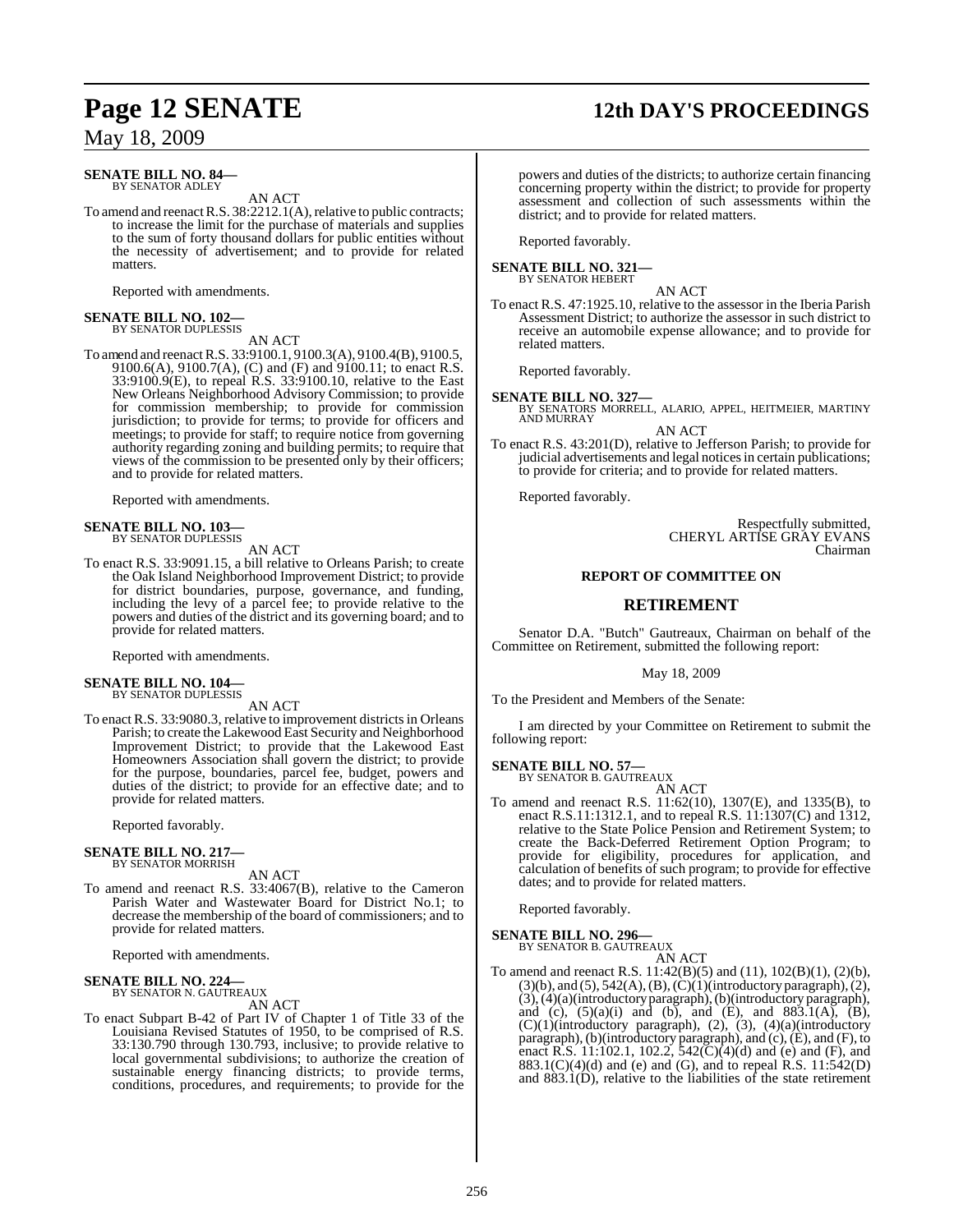# **12th DAY'S PROCEEDINGS Page 13 SENATE**

#### systems; to provide for payment of such liabilities; to provide for employer contributions; to limit creation of certain additional liabilities through benefit increases; to provide for an effective date; and to provide for related matters.

Reported with amendments.

Respectfully submitted, D.A. "BUTCH" GAUTREAUX Chairman

#### **REPORT OF COMMITTEE ON**

#### **FINANCE**

Senator Michael J. "Mike" Michot, Chairman on behalf of the Committee on Finance, submitted the following report:

#### May 18, 2009

To the President and Members of the Senate:

I am directed by your Committee on Finance to submit the following report:

## **SENATE BILL NO. 1—**<br>BY SENATOR CHAISSON

A JOINT RESOLUTION

Proposing to amend Article VII, Section 10(F)(2)(a) and (b) of the Constitution of Louisiana, relative to the expenditure of state funds; to authorize the limited redirection and transfer of funds supporting appropriations or allocations from the state general fund and dedicated funds, including those constitutionally protected or mandated, to be used for other nonmandatory purposes under certain circumstances; to provide for submission of the proposed amendment to the electors; and to provide for related matters.

Reported favorably.

#### **SENATE BILL NO. 2—** BY SENATOR CHAISSON

AN ACT

To repeal R.S. 39:75(F), relative to the avoidance of budget deficits; to repeal the limitation on the cumulative percentage reduction in constitutionally or statutorily protected or mandated appropriations, allocations, or expenditures; and to provide for an effective date.

Reported favorably.

#### **SENATE BILL NO. 34—** BY SENATOR CHAISSON

AN ACT

To amend and reenact R.S. 39:75(C)(2)(b), (E)(1) and (2), and (F), relative to the expenditure of state funds; to authorize the limited redirection and transfer of funds supporting appropriations or allocations from the state general fund and dedicated funds, including those constitutionally protected or mandated, to be used for other nonmandatory purposes under certain circumstances; and to provide for related matters.

Reported with amendments.

Respectfully submitted, MICHAEL J. "MIKE" MICHOT Chairman

#### **Senate Resolutions on Second Reading Reported by Committees**

May 18, 2009

**SENATE RESOLUTION NO. 20—** BY SENATOR CHAISSON

A RESOLUTION

To adopt Senate Rule No.7.6(K) of the Rules of Order of the Senate, relative to requests for legislation to be introduced after the start of a regular session; to provide that requestsfor legislation to be introduced after the start of a regular session must be received by Senate Legislative Services staff not later than six o'clock in the evening of the day prior to the last day for introduction of such matters.

Reported favorably by the Committee on Senate and Governmental Affairs.

On motion of Senator Chaisson the resolution was read by title and returned to the Calendar, subject to call.

#### **Senate Concurrent Resolutions on Second Reading Reported by Committees**

### **SENATE CONCURRENT RESOLUTION NO. 40—** BY SENATOR SMITH A CONCURRENT RESOLUTION

To recognize May 10 through 16, 2009, as "Christian Heritage Week in Louisiana."

Reported favorably by the Committee on Senate and Governmental Affairs.

The resolution was read by title. Senator Smith moved to adopt the Senate Concurrent Resolution.

#### **ROLL CALL**

The roll was called with the following result:

#### YEAS

| Mr. President<br>Adley<br>Alario<br>Amedee<br>Appel<br><b>Broome</b><br>Cheek<br>Claitor<br>Crowe<br>Dorsey<br>Duplessis<br>Dupre<br>Total - $35$<br>Total - 0 | Erdey<br>Gautreaux B<br>Gautreaux N<br><b>Gray Evans</b><br>Hebert<br>Heitmeier<br>Jackson<br>Kostelka<br>LaFleur<br>Long<br>Marionneaux<br>Martiny<br><b>NAYS</b> | Michot<br>Morrell<br>Morrish<br>Mount<br>Murray<br><b>Nevers</b><br>Riser<br>Shaw<br>Smith<br>Thompson<br>Walsworth |
|----------------------------------------------------------------------------------------------------------------------------------------------------------------|--------------------------------------------------------------------------------------------------------------------------------------------------------------------|---------------------------------------------------------------------------------------------------------------------|
| Donahue                                                                                                                                                        | <b>ABSENT</b><br>McPherson                                                                                                                                         |                                                                                                                     |
| Guillory<br>Total - 4                                                                                                                                          | Ouinn                                                                                                                                                              |                                                                                                                     |

The Chair declared the Senate had adopted the Senate Concurrent Resolution and ordered it sent to the House.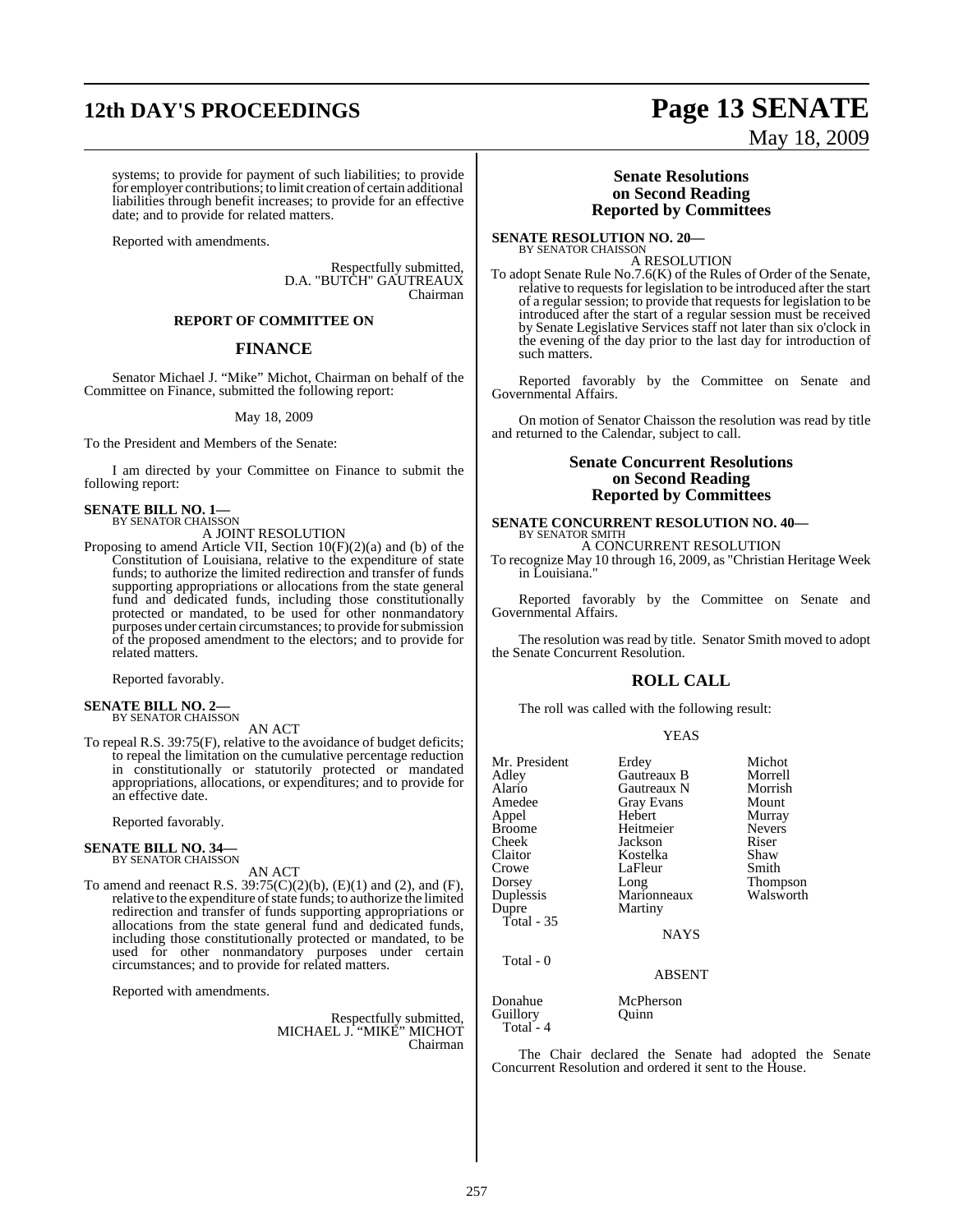### **Bagneris Rule**

Senator Mount moved to suspend the rules to temporarily pass over controversial Senate Bills on Third Reading and Final Passage with the intention of taking them up later, in their regular order.

Without objection, so ordered.

#### **Senate Bills and Joint Resolutions on Third Reading and Final Passage**

**SENATE BILL NO. 31—** BY SENATOR ADLEY

AN ACT

To amend and reenact R.S. 14:102.1, relative to offenses affecting public sensibility; to provide for the reclassification of certain acts as aggravated cruelty to an animal; to provide for penalties for unjustified causing of physical pain, suffering or death of an animal; and to provide for related matters.

#### **Floor Amendments Sent Up**

Senator Marionneaux sent up floor amendments.

#### **SENATE FLOOR AMENDMENTS**

Amendments proposed by Senator Marionneaux on behalf of the Legislative Bureau to Engrossed Senate Bill No. 31 by Senator Adley

AMENDMENT NO. 1 On page 3, line 4, following "**omission**" insert "**which**"

AMENDMENT NO. 2 On page 3, line 5, before "**unnecessary**" delete "**whereby**" and insert "**causes or permits**"

AMENDMENT NO. 3 On page 3, line 5, following "**death**" delete "**is**" and insert "**to**"

AMENDMENT NO. 4 On page 3, line 6, delete "**caused to or permitted upon**"

AMENDMENT NO. 5 On page 3, following line 24, insert " \* \* \* "

On motion of Senator Marionneaux, the amendments were adopted.

The bill was read by title. Senator Adley moved the final passage of the amended bill.

#### **ROLL CALL**

The roll was called with the following result:

#### YEAS

| Mr. President | Erdey             | Morrell       |
|---------------|-------------------|---------------|
| Adley         | Gautreaux B       | Morrish       |
| Alario        | Gautreaux N       | Mount         |
| Amedee        | <b>Gray Evans</b> | Murray        |
| Appel         | Guillory          | <b>Nevers</b> |
| <b>Broome</b> | Heitmeier         | Ouinn         |
| Cheek         | Jackson           | Riser         |
| Claitor       | Kostelka          | Shaw          |
| Crowe         | LaFleur           | Smith         |
| Donahue       | Long              | <b>Thomps</b> |
| Dorsey        | Marionneaux       | Walswo        |
| Duplessis     | Martiny           |               |
| Dupre         | Michot            |               |
| Total - 37    |                   |               |

Gray Evans Murray<br>Guillory Nevers Guillory Nevers<br>
Heitmeier Ouinn Heitmeier Quinn<br>
Jackson Riser Jackson Riser<br>Kostelka Shaw Kostelka Shaw<br>LaFleur Smith Thompson<br>Walsworth

# **Page 14 SENATE 12th DAY'S PROCEEDINGS**

#### **NAYS**

## ABSENT

Hebert McPherson Total - 2

Total - 0

The Chair declared the amended bill was passed, ordered reengrossed, and sent to the House. Senator Adley moved to reconsider the vote by which the bill was passed and laid the motion on the table.

## **SENATE BILL NO. 56—**

BY SENATOR DONAHUE

To amend and reenact R.S. 15:1094.1(A), relative to the Florida Parishes Juvenile Justice District; to provide for the composition of the board of commissioners of the Florida Parishes Juvenile Justice Commission; to provide for the appointment of one additional commissioner for a four-year term; to provide certain terms, conditions and procedures; and to provide for related matters.

AN ACT

The bill was read by title. Senator Donahue moved the final passage of the bill.

### **ROLL CALL**

The roll was called with the following result:

#### YEAS

| Mr. President<br>Adley<br>Alario<br>Amedee<br>Appel<br><b>Broome</b><br>Cheek<br>Claitor<br>Crowe<br>Donahue<br>Dorsey<br>Duplessis<br>Dupre<br>Total - 38 | Erdey<br>Gautreaux B<br>Gautreaux N<br><b>Gray Evans</b><br>Guillory<br>Hebert<br>Heitmeier<br>Jackson<br>Kostelka<br>LaFleur<br>Long<br>Marionneaux<br>Martiny<br><b>NAYS</b> | Michot<br>Morrell<br>Morrish<br>Mount<br>Murray<br><b>Nevers</b><br>Ouinn<br>Riser<br>Shaw<br>Smith<br><b>Thompson</b><br>Walsworth |
|------------------------------------------------------------------------------------------------------------------------------------------------------------|--------------------------------------------------------------------------------------------------------------------------------------------------------------------------------|-------------------------------------------------------------------------------------------------------------------------------------|
| Total - 0                                                                                                                                                  | ARSENT                                                                                                                                                                         |                                                                                                                                     |

McPherson

Total - 1

The Chair declared the bill was passed and sent to the House. Senator Donahue moved to reconsider the vote by which the bill was passed and laid the motion on the table.

#### **SENATE BILL NO. 58—** BY SENATOR SHAW

AN ACT

To amend and reenact R.S. 15:555(A)(3), relative to sexual assault task force; to provide for membership; and to provide for related matters.

The bill was read by title. Senator Shaw moved the final passage of the bill.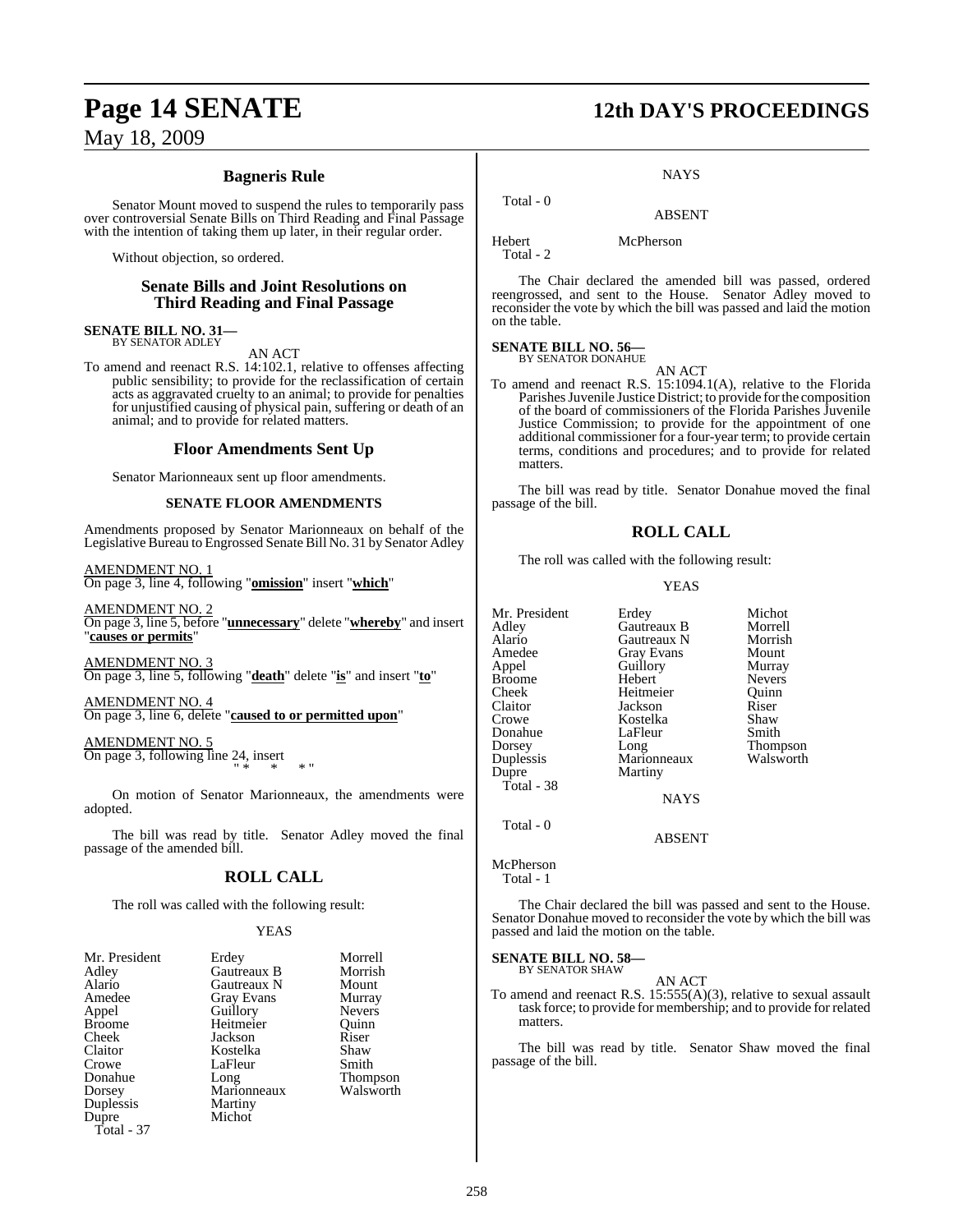# **12th DAY'S PROCEEDINGS Page 15 SENATE**

## **ROLL CALL**

The roll was called with the following result:

#### YEAS

| Mr. President<br>Adley<br>Alario<br>Amedee | Erdey<br>Gautreaux B<br>Gautreaux N<br><b>Gray Evans</b> | Michot<br>Morrell<br>Morrish<br>Mount |
|--------------------------------------------|----------------------------------------------------------|---------------------------------------|
| Appel                                      | Guillory                                                 | Murray                                |
| <b>Broome</b>                              | Hebert                                                   | <b>Nevers</b>                         |
| Cheek                                      | Heitmeier                                                | Ouinn                                 |
| Claitor                                    | Jackson                                                  | Riser                                 |
| Crowe                                      | Kostelka                                                 | Shaw                                  |
| Donahue                                    | LaFleur                                                  | Smith                                 |
| Dorsey                                     | Long                                                     | Thompson                              |
| Duplessis                                  | Marionneaux                                              | Walsworth                             |
| Dupre                                      | Martiny                                                  |                                       |
| Total - 38                                 |                                                          |                                       |
|                                            | NAYS                                                     |                                       |

Total - 0

ABSENT

McPherson Total - 1

The Chair declared the bill was passed and sent to the House. Senator Shaw moved to reconsider the vote by which the bill was passed and laid the motion on the table.

#### **SENATE BILL NO. 60—**

BY SENATORS KOSTELKA AND THOMPSON AN ACT

To amend and reenact Civil Code Article 3497, and to enact R.S. 3:4278.1(G) and 4278.2(G), relative to liberative prescription; to increase the prescriptive period for an action for damages for the harvesting of timber without the consent of the owner; to provide relative to an action for damages caused by the harvesting and sale of timber without the consent of the owner; and to provide for related matters.

#### **Floor Amendments Sent Up**

Senator Marionneaux sent up floor amendments.

#### **SENATE FLOOR AMENDMENTS**

Amendments proposed by Senator Marionneaux on behalf of the Legislative Bureau to Engrossed Senate Bill No. 60 by Senator Kostelka

#### AMENDMENT NO. 1

On page 1, line 13, following "donation;" delete "and"

On motion of Senator Marionneaux, the amendments were adopted.

The bill was read by title. Senator Kostelka moved the final passage of the amended bill.

#### **ROLL CALL**

The roll was called with the following result:

#### YEAS

| Mr. President | Erdey       | Michot        |
|---------------|-------------|---------------|
| Adley         | Gautreaux B | Morrell       |
| Alario        | Gautreaux N | Morrish       |
| Amedee        | Gray Evans  | Mount         |
| Appel         | Guillory    | Murray        |
| <b>Broome</b> | Hebert      | <b>Nevers</b> |

# Donahue LaFleur<br>Dorsey Long Total - 38

Cheek Heitmeier Quinn Claitor Jackson Riser Crowe **Kostelka** Shaw<br> **Consulter** Carleur Smith Dorsey Long Thompson<br>
Duplessis Marionneaux Walsworth Duplessis Marionneaux<br>
Dupre Martiny Martiny

NAYS

ABSENT

McPherson Total - 1

Total - 0

The Chair declared the amended bill was passed, ordered reengrossed, and sent to the House. Senator Kostelka moved to reconsider the vote by which the bill was passed and laid the motion on the table.

#### **SENATE BILL NO. 70—** BY SENATOR MURRAY

AN ACT

To enact R.S. 44:181.7, relative to Orleans Parish; to specify the amount of fees to be collected for notarial archives records by the clerk of court, as ex officio recorder, of the Forty-First Judicial District Court; to provide relative to the uses of such fee amounts; to provide an effective date; and to provide for related matters.

#### **Floor Amendments Sent Up**

Senator Marionneaux sent up floor amendments.

#### **SENATE FLOOR AMENDMENTS**

Amendments proposed by Senator Marionneaux on behalf of the Legislative Bureau to Engrossed Senate Bill No. 70 by Senator **Murray** 

AMENDMENT NO. 1

On page 1, line 17, change "**such**" to "**the**"

On motion of Senator Marionneaux, the amendments were adopted.

The bill was read by title. Senator Murray moved the final passage of the amended bill.

#### **ROLL CALL**

The roll was called with the following result:

#### YEAS

Mr. President Gautreaux N Michot<br>Adley Gray Evans Morrell Adley Gray Evans Morrell Amedee Hebert Mount<br>
Appel Heitmeier Murray Broome Jackson Nevers<br>
Cheek Kostelka Quinn Dorsey LaFleur Riser<br>Duplessis Long Shaw Duplessis Long Shaw<br>
Dupre Marionneaux Smith Gautreaux B Total - 33

Guillory Morrisl<br>
Hebert Mount Heitmeier Kostelka Quinn<br>LaFleur Riser Marionneaux Smith<br>
Martiny Thompson

**NAYS** 

Claitor Total - 1

# May 18, 2009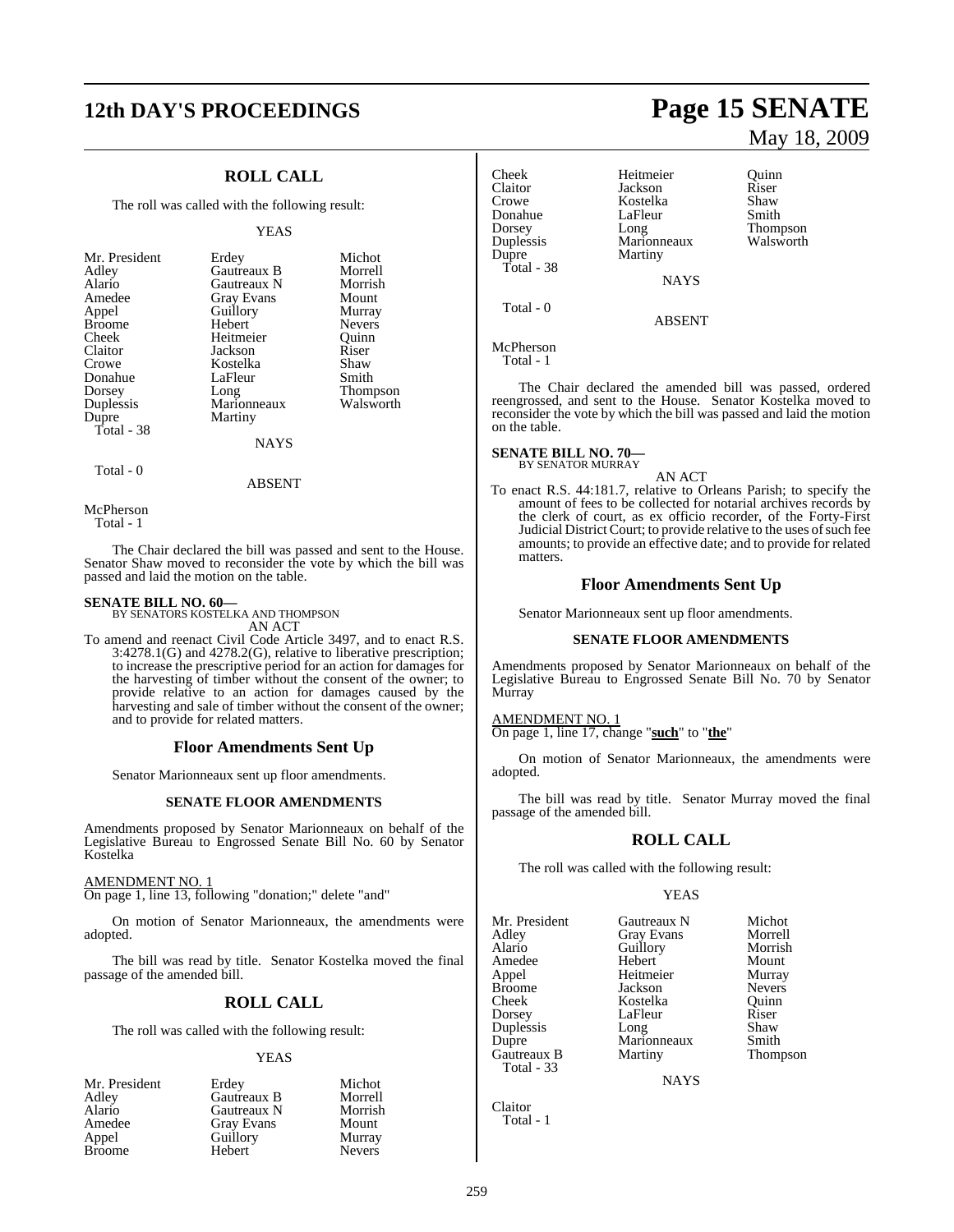#### ABSENT

Walsworth

| Crowe     | Erdev     |
|-----------|-----------|
| Donahue   | McPherson |
| Total - 5 |           |

The Chair declared the amended bill was passed, ordered reengrossed, and sent to the House. Senator Murray moved to reconsider the vote by which the bill was passed and laid the motion on the table.

## **SENATE BILL NO. 106—** BY SENATOR CHEEK

AN ACT

To enact R.S. 29:735.5, relative to civil liability of health care providers and health care personnel; to provide immunity for health care providers and health care personnel during a declared state of emergency who render or fail to render emergency care, health care services, first aid, ambulatory or mobile medical unit assistance, transportation or care delivery during evacuations of health care provider facilities, during repopulations of such facilities and during the sheltering of such facilities; to provide for definitions, terms, and conditions; to provide for an effective date; and to provide for related matters.

#### **Floor Amendments Sent Up**

Senator Marionneaux sent up floor amendments.

#### **SENATE FLOOR AMENDMENTS**

Amendments proposed by Senator Marionneaux on behalf of the Legislative Bureau to Engrossed Senate Bill No. 106 by Senator Cheek

AMENDMENT NO. 1

On page 1, line 15,following "**transportation**" and before "**or**" insert "**,**"

#### AMENDMENT NO. 2

On page 2, line 15, following "**the**" and before "**state**" insert "**declared**"

On motion of Senator Marionneaux, the amendments were adopted.

The bill was read by title. Senator Cheek moved the final passage of the amended bill.

#### **ROLL CALL**

The roll was called with the following result:

#### YEAS

Thompson

| Mr. President | Dupre             | Martiny       |
|---------------|-------------------|---------------|
| Adley         | Erdey             | Michot        |
| Alario        | Gautreaux B       | Morrish       |
| Amedee        | Gautreaux N       | Mount         |
| Appel         | <b>Gray Evans</b> | Murray        |
| <b>Broome</b> | Guillory          | <b>Nevers</b> |
| Cheek         | Hebert            | Ouinn         |
| Claitor       | Heitmeier         | Riser         |
| Crowe         | Jackson           | Shaw          |
| Donahue       | Kostelka          | Smith         |
| Dorsey        | LaFleur           | <b>Thomps</b> |
| Duplessis     | Long              | Walswo        |
| Total - 36    |                   |               |

#### Gautreaux B Morrish<br>Gautreaux N Mount Gautreaux N Mount<br>Gray Evans Murray Gray Evans Murray<br>
Guillory Nevers Guillory Hebert Quinn<br>
Heitmeier Riser Heitmeier Jackson Shaw<br>Kostelka Smith Kostelka<br>LaFleur Long Walsworth

NAYS

Marionneaux Total - 1

# **Page 16 SENATE 12th DAY'S PROCEEDINGS**

#### ABSENT

McPherson Morrell

Total - 2

The Chair declared the amended bill was passed, ordered reengrossed, and sent to the House. Senator Cheek moved to reconsider the vote by which the bill was passed and laid the motion on the table.

#### **SENATE BILL NO. 115—**

BY SENATORS MARTINY AND BROOME AN ACT

To enact Section 5 of Subpart A of Part V of Chapter 1 of Title 14 of the Louisiana Revised Statutes of 1950, to be comprised of R.S. 14:89.6, relative to human-animal hybrids; to prohibit humananimal hybrids; to provide for criminal elements; to provide for definitions; to provide for penalties; and to provide for related matters.

### **Floor Amendments Sent Up**

Senator Marionneaux sent up floor amendments.

#### **SENATE FLOOR AMENDMENTS**

Amendments proposed by Senator Marionneaux on behalf of the Legislative Bureau to Engrossed Senate Bill No. 115 by Senator Martiny

AMENDMENT NO. 1 On page 2, line 2, change "**such**" to "**the**"

AMENDMENT NO. 2 On page 2, lines 8, 11, 12 and 13, 14, 16 and 17, 19, 20, 21, 22, change "**non-human**" to "**nonhuman**"

On motion of Senator Marionneaux, the amendments were adopted.

The bill was read by title. Senator Martiny moved the final passage of the amended bill.

## **ROLL CALL**

The roll was called with the following result:

#### YEAS

| Mr. President<br>Adley<br>Alario<br>Amedee<br>Appel<br><b>Broome</b><br>Cheek<br>Claitor<br>Crowe<br>Donahue<br>Dorsey<br>Duplessis | Erdey<br><b>Gautreaux B</b><br>Gautreaux N<br><b>Gray Evans</b><br>Guillory<br>Hebert<br>Heitmeier<br>Jackson<br>Kostelka<br>LaFleur<br>Long<br>Marionneaux | Michot<br>Morrell<br>Morrish<br>Mount<br>Murray<br><b>Nevers</b><br>Ouinn<br>Riser<br>Shaw<br>Smith<br>Thompson<br>Walsworth |
|-------------------------------------------------------------------------------------------------------------------------------------|-------------------------------------------------------------------------------------------------------------------------------------------------------------|------------------------------------------------------------------------------------------------------------------------------|
| Dupre                                                                                                                               | Martiny                                                                                                                                                     |                                                                                                                              |
| Total - $38$                                                                                                                        |                                                                                                                                                             |                                                                                                                              |
|                                                                                                                                     | <b>NAYS</b>                                                                                                                                                 |                                                                                                                              |
| Total - 0                                                                                                                           | <b>ABSENT</b>                                                                                                                                               |                                                                                                                              |

McPherson Total - 1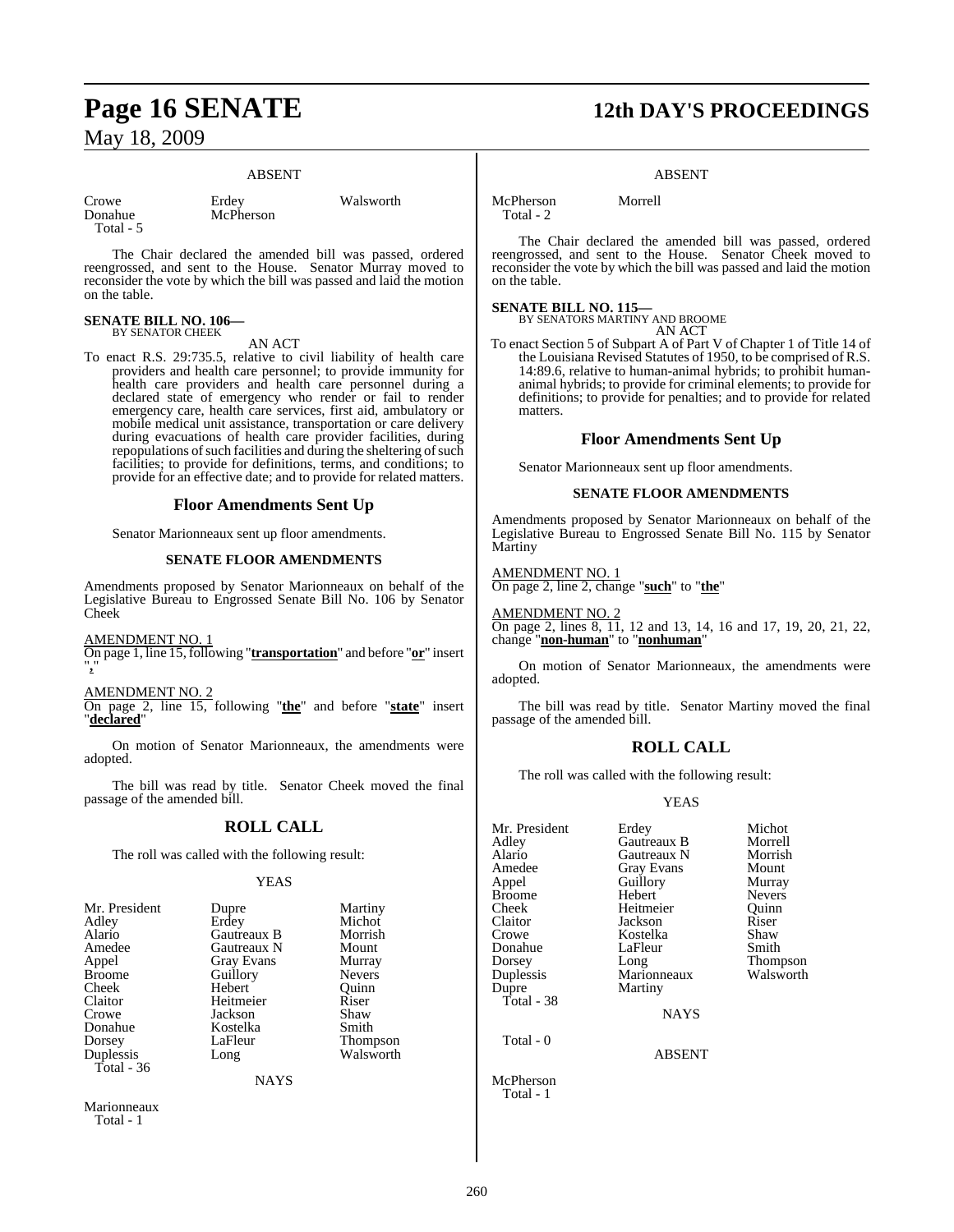# **12th DAY'S PROCEEDINGS Page 17 SENATE**

The Chair declared the amended bill was passed, ordered reengrossed, and sent to the House. Senator Martiny moved to reconsider the vote by which the bill was passed and laid the motion on the table.

#### **SENATE BILL NO. 121—** BY SENATOR LONG

AN ACT

To enact R.S. 11:609, relative to retired peace officers; to allow officers to purchase their firearms upon retirement; to provide for criteria; and to provide for related matters.

The bill was read by title. Senator Long moved the final passage of the bill.

#### **ROLL CALL**

The roll was called with the following result:

#### YEAS

| Mr. President | Erdey             | Michot          |
|---------------|-------------------|-----------------|
| Adley         | Gautreaux B       | Morrell         |
| Alario        | Gautreaux N       | Morrish         |
| Amedee        | <b>Gray Evans</b> | Mount           |
| Appel         | Guillory          | Murray          |
| <b>Broome</b> | Hebert            | <b>Nevers</b>   |
| Cheek         | Heitmeier         | Ouinn           |
| Claitor       | Jackson           | Riser           |
| Crowe         | Kostelka          | Shaw            |
| Donahue       | LaFleur           | Smith           |
| Dorsey        | Long              | <b>Thompson</b> |
| Duplessis     | Marionneaux       | Walsworth       |
| Dupre         | Martiny           |                 |
| Total - 38    |                   |                 |
|               | <b>NAYS</b>       |                 |

Total - 0

ABSENT

McPherson

Total - 1

The Chair declared the bill was passed and sent to the House. Senator Long moved to reconsider the vote by which the bill was passed and laid the motion on the table.

## **SENATE BILL NO. 125—** BY SENATOR THOMPSON

AN ACT

To amend and reenactR.S. 33:1448(G) and to enactR.S. 33:1448(U), relative to sheriffs; to provide for the premium costs of group hospital, health, and life insurance for retired sheriffs and deputy sheriffs in Madison Parish; to provide for eligibility; to provide for an effective date; and to provide for related matters.

#### **Floor Amendments Sent Up**

Senator Marionneaux sent up floor amendments.

#### **SENATE FLOOR AMENDMENTS**

Amendments proposed by Senator Marionneaux on behalf of the Legislative Bureau to Engrossed Senate Bill No. 125 by Senator **Thompson** 

#### AMENDMENT NO. 1

On page 2, line 23, following "**and**" and before "**at**" change "**were**" to "**was**"

On motion of Senator Marionneaux, the amendments were adopted.

# May 18, 2009

The bill was read by title. Senator Thompson moved the final passage of the amended bill.

#### **ROLL CALL**

The roll was called with the following result:

#### YEAS

| Mr. President | Gautreaux B       | Morrell         |
|---------------|-------------------|-----------------|
| Adley         | Gautreaux N       | Morrish         |
| Alario        | <b>Gray Evans</b> | Mount           |
| Amedee        | Guillory          | Murray          |
| Appel         | Hebert            | <b>Nevers</b>   |
| <b>Broome</b> | Heitmeier         | Ouinn           |
| Cheek         | Jackson           | Riser           |
| Claitor       | Kostelka          | Shaw            |
| Crowe         | LaFleur           | Smith           |
| Donahue       | Long              | <b>Thompson</b> |
| Duplessis     | Marionneaux       | Walsworth       |
| Dupre         | Martiny           |                 |
| Erdey         | Michot            |                 |
| Total - 37    |                   |                 |
|               | <b>NAYS</b>       |                 |
| Total - 0     |                   |                 |
|               | ABSENT            |                 |

Dorsey McPherson Total - 2

The Chair declared the amended bill was passed, ordered reengrossed, and sent to the House. Senator Thompson moved to reconsider the vote by which the bill was passed and laid the motion on the table.

#### **SENATE BILL NO. 132—**

BY SENATOR DORSEY AN ACT

To enact R.S. 14:30(A)(10) and Code of Criminal Procedure Art. 905.4(A)(13), relative to the crime of first degree murder and aggravated circumstances; to provide for elements of such crime; and to provide for related matters.

The bill was read by title. Senator Dorsey moved the final passage of the bill.

#### **ROLL CALL**

The roll was called with the following result:

#### YEAS

| Mr. President | Dupre              | Martiny         |
|---------------|--------------------|-----------------|
| Adley         | Erdey              | Michot          |
| Alario        | <b>Gautreaux B</b> | Morrell         |
| Amedee        | Gautreaux N        | Morrish         |
| Appel         | Gray Evans         | Mount           |
| <b>Broome</b> | Guillory           | Murray          |
| Cheek         | Hebert             | <b>Nevers</b>   |
| Claitor       | Heitmeier          | Riser           |
| Crowe         | Jackson            | Shaw            |
| Donahue       | LaFleur            | Smith           |
| Dorsey        | Long               | <b>Thompson</b> |
| Duplessis     | Marionneaux        | Walsworth       |
| Total - $36$  |                    |                 |
|               | <b>NAYS</b>        |                 |
| Total - 0     |                    |                 |
|               | <b>ABSENT</b>      |                 |
| Kostelka      | McPherson          | Ouinn           |

Total - 3

261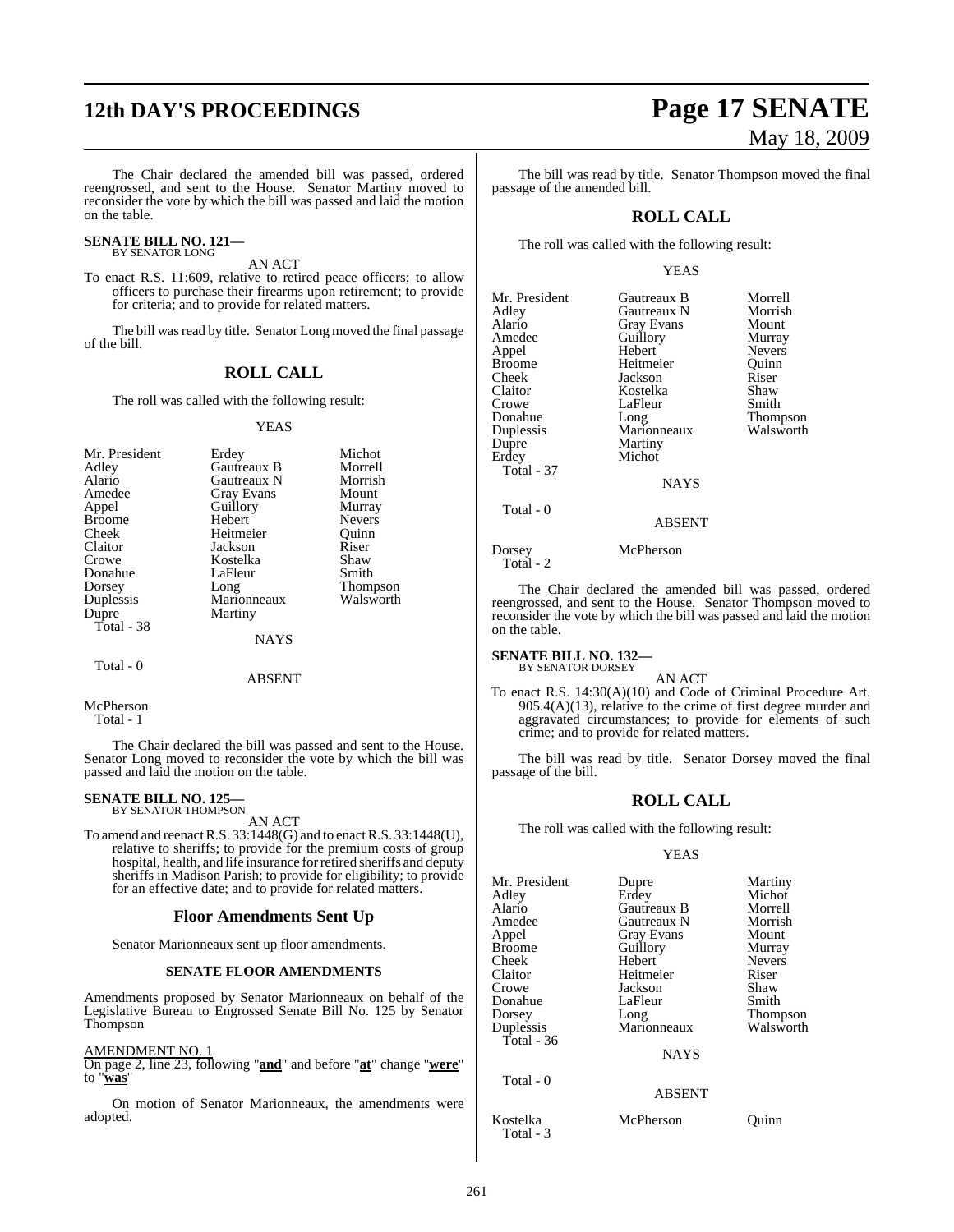The Chair declared the bill was passed and sent to the House. Senator Dorsey moved to reconsider the vote by which the bill was passed and laid the motion on the table.

## **SENATE BILL NO. 135—** BY SENATOR HEITMEIER

AN ACT

To amend and reenact R.S. 14:112.2(B), relative to offenses affecting law enforcement; to provide relative to fraudulent portrayal of a law enforcement officer or firefighter; to provide for definitions; and to provide for related matters.

The bill was read by title. Senator Heitmeier moved the final passage of the bill.

### **ROLL CALL**

The roll was called with the following result:

#### YEAS

| Mr. President | Erdey       | Michot          |
|---------------|-------------|-----------------|
| Adley         | Gautreaux B | Morrell         |
| Alario        | Gautreaux N | Morrish         |
| Amedee        | Gray Evans  | Mount           |
| Appel         | Guillory    | Murray          |
| <b>Broome</b> | Hebert      | <b>Nevers</b>   |
| Cheek         | Heitmeier   | Ouinn           |
| Claitor       | Jackson     | Riser           |
| Crowe         | Kostelka    | Shaw            |
| Donahue       | LaFleur     | Smith           |
| Dorsey        | Long        | <b>Thompson</b> |
| Duplessis     | Marionneaux | Walsworth       |
| Dupre         | Martiny     |                 |
| Total - 38    |             |                 |
|               | NAYS        |                 |

 $Total - 0$ 

ABSENT

McPherson

Total - 1

The Chair declared the bill was passed and sent to the House. Senator Heitmeier moved to reconsider the vote by which the bill was passed and laid the motion on the table.

## **SENATE BILL NO. 140—** BY SENATOR RISER

AN ACT

To amend and reenactR.S. 30:2373(D) and to enact R.S. 30:2373(F), relative to certain hazardous materials; to provide a standard of care with respect to the handling or storing of a hazardous material; to provide for reimbursement of emergency response costs of a release of a hazardous material, waste, or substance; to provide for situations when reimbursement from certain funds are not applicable; to provide for penalties, terms, and conditions; and to provide for related matters.

The bill was read by title. Senator Riser moved the final passage of the bill.

## **ROLL CALL**

The roll was called with the following result:

#### YEAS

| Mr. President | Erdev       | Michot  |
|---------------|-------------|---------|
| Adley         | Gautreaux B | Morrell |
| Alario        | Gautreaux N | Morrish |
| Amedee        | Gray Evans  | Mount   |

## **Page 18 SENATE 12th DAY'S PROCEEDINGS**

| Appel<br><b>Broome</b><br>Cheek<br>Claitor       | Guillory<br>Hebert<br>Heitmeier<br>Jackson<br>Kostelka | Murray<br><b>Nevers</b><br>Ouinn<br>Riser     |
|--------------------------------------------------|--------------------------------------------------------|-----------------------------------------------|
| Crowe<br>Donahue<br>Dorsey<br>Duplessis<br>Dupre | LaFleur<br>Long<br>Marionneaux<br>Martiny              | Shaw<br>Smith<br><b>Thompson</b><br>Walsworth |
| Total - 38                                       | <b>NAYS</b>                                            |                                               |
| $Total - 0$                                      |                                                        |                                               |

**ABSENT** 

McPherson

Total - 1

The Chair declared the bill was passed and sent to the House. Senator Riser moved to reconsider the vote by which the bill was passed and laid the motion on the table.

**SENATE BILL NO. 145—**<br>BY SENATORS CROWE, APPEL, DUPLESSIS, MICHOT, SMITH AND<br>WALSWORTH AND REPRESENTATIVES HENRY BURNS,<br>CHAMPAGNE, FOIL, LITTLE, MILLS, PERRY, PUGH, ROBIDEAUX,<br>SIMON, SMILEY, JANE SMITH AND THIBAUT AN ACT

To enact R.S. 14:73.8, relative to computer related crimes; to create the crime of "unauthorized use of a wireless router system" for the purpose of downloading, up loading, orselling pornography involving juveniles; to provide for definition; to provide for penalties; and to provide for related matters.

The bill was read by title. Senator Crowe moved the final passage of the bill.

#### **ROLL CALL**

The roll was called with the following result:

#### YEAS

| Mr. President<br>Adley<br>Alario<br>Amedee<br>Appel<br>Broome<br>Cheek<br>Claitor<br>Crowe<br>Donahue<br>Dorsey<br>Duplessis | Erdey<br>Gautreaux B<br>Gautreaux N<br>Gray Evans<br>Guillory<br>Hebert<br>Heitmeier<br>Jackson<br>Kostelka<br>LaFleur<br>Long<br>Marionneaux | Michot<br>Morrell<br>Morrish<br>Mount<br>Murray<br><b>Nevers</b><br>Quinn<br>Riser<br>Shaw<br>Smith<br>Walsworth |
|------------------------------------------------------------------------------------------------------------------------------|-----------------------------------------------------------------------------------------------------------------------------------------------|------------------------------------------------------------------------------------------------------------------|
|                                                                                                                              |                                                                                                                                               | Thompson                                                                                                         |
| Dupre<br>Total - 38                                                                                                          | Martiny                                                                                                                                       |                                                                                                                  |
|                                                                                                                              | <b>NAYS</b>                                                                                                                                   |                                                                                                                  |
| Total - 0                                                                                                                    |                                                                                                                                               |                                                                                                                  |

ABSENT

McPherson Total - 1

The Chair declared the bill was passed and sent to the House. Senator Crowe moved to reconsider the vote by which the bill was passed and laid the motion on the table.

## **SENATE BILL NO. 260—**

BY SENATORS CLAITOR AND BROOME AND REPRESENTATIVE GREENE AN ACT

To amend and reenact R.S. 46:236.2(A)(2), relative to jurisdiction; to provide relative to support orders; to provide procedures; to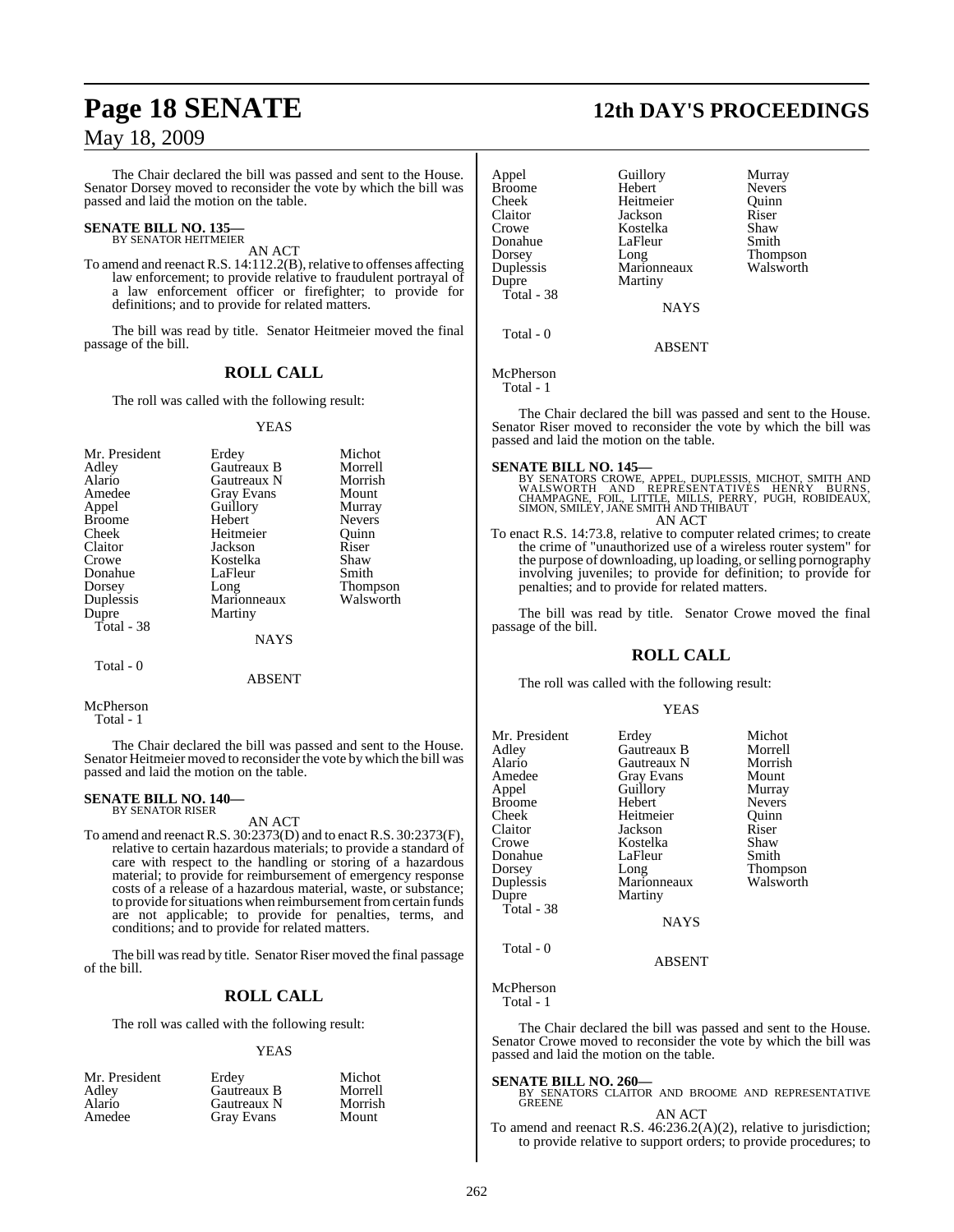# **12th DAY'S PROCEEDINGS Page 19 SENATE**

provide relative to the jurisdiction of the Juvenile Court for East Baton Rouge Parish; and to provide for related matters.

The bill was read by title. Senator Claitor moved the final passage of the bill.

#### **ROLL CALL**

The roll was called with the following result:

#### YEAS

| Mr. President<br>Adley<br>Alario<br>Amedee<br>Appel<br><b>Broome</b><br>Cheek<br>Claitor<br>Donahue<br>Dorsey<br>Duplessis<br>Dupre<br>Erdey<br><b>Total - 37</b> | Gautreaux B<br>Gautreaux N<br><b>Gray Evans</b><br>Guillory<br>Hebert<br>Heitmeier<br>Jackson<br>Kostelka<br>LaFleur<br>Long<br>Marionneaux<br>Martiny<br>Michot<br><b>NAYS</b> | Morrell<br>Morrish<br>Mount<br>Murray<br><b>Nevers</b><br>Ouinn<br>Riser<br>Shaw<br>Smith<br>Thompson<br>Walsworth |
|-------------------------------------------------------------------------------------------------------------------------------------------------------------------|---------------------------------------------------------------------------------------------------------------------------------------------------------------------------------|--------------------------------------------------------------------------------------------------------------------|
| Total - 0                                                                                                                                                         | <b>ABSENT</b>                                                                                                                                                                   |                                                                                                                    |

Crowe McPherson

Total - 2

The Chair declared the bill was passed and sent to the House. Senator Claitor moved to reconsider the vote by which the bill was passed and laid the motion on the table.

#### **SENATE BILL NO. 284—** BY SENATOR HEBERT

AN ACT

To enact R.S. 26:74(E), relative to local license and permit fees; to provide for wholesaler of beverages of high alcoholic content; to provide for restrictions; and to provide for related matters.

The bill was read by title. Senator Hebert moved the final passage of the bill.

#### **ROLL CALL**

The roll was called with the following result:

#### YEAS

| Mr. President<br>Adley<br>Alario<br>Amedee<br>Appel<br>Cheek<br>Claitor<br>Donahue<br>Duplessis<br>Dupre<br>Erdey | Gautreaux N<br><b>Gray Evans</b><br>Guillory<br>Hebert<br>Heitmeier<br>Jackson<br>LaFleur<br>Long<br>Marionneaux<br>Martiny<br>Michot | Morrish<br>Mount<br>Murray<br><b>Nevers</b><br>Ouinn<br>Riser<br>Shaw<br>Smith<br>Thompson<br>Walsworth |
|-------------------------------------------------------------------------------------------------------------------|---------------------------------------------------------------------------------------------------------------------------------------|---------------------------------------------------------------------------------------------------------|
| Gautreaux B<br>Total - 34                                                                                         | Morrell                                                                                                                               |                                                                                                         |

**NAYS** 

Total - 0

# May 18, 2009

#### ABSENT

Broome Dorsey McPherson<br>Crowe Kostelka Total - 5

The Chair declared the bill was passed and sent to the House. Senator Hebert moved to reconsider the vote by which the bill was passed and laid the motion on the table.

#### **SENATE BILL NO. 317—** BY SENATOR HEBERT

AN ACT

Kostelka

To amend and reenact R.S. 30:2159.1, relative to construction and demolition debris facilities; to provide certain restrictions; to provide certain exceptions; to provide an effective date; and to provide for related matters.

The bill was read by title. Senator Hebert moved the final passage of the bill.

#### **ROLL CALL**

The roll was called with the following result:

#### YEAS

| Gautreaux B<br>Gautreaux N<br>Guillory<br>Hebert<br>Heitmeier<br>Jackson<br>Kostelka<br>LaFleur<br>Long<br>Marionneaux<br>Martiny<br>Michot | Morrell<br>Morrish<br>Mount<br>Murray<br><b>Nevers</b><br>Ouinn<br>Riser<br>Shaw<br>Smith<br>Thompson<br>Walsworth |
|---------------------------------------------------------------------------------------------------------------------------------------------|--------------------------------------------------------------------------------------------------------------------|
| <b>NAYS</b>                                                                                                                                 |                                                                                                                    |
| <b>ABSENT</b>                                                                                                                               |                                                                                                                    |
|                                                                                                                                             | Erdey                                                                                                              |

Gray Evans McPherson Total - 2

The Chair declared the bill was passed and sent to the House. Senator Hebert moved to reconsider the vote by which the bill was passed and laid the motion on the table.

#### **SENATE BILL NO. 137—** BY SENATOR JACKSON

## AN ACT

To amend and reenact R.S. 36:477(C)(1) and R.S. 46:1404 and to repeal R.S. 36:474(A)(10), relative to child care facilities and child placing agencies; to provide for the transfer of functions related to the licensure of child care facilities and child placing agencies from the secretary of the Department of Social Services to the office of community services within the Department of Social Services; to provide for the functions of the office of community services with the Department of Social Services; to provide forthe licensure of child care facilities and child placing agencies; and to provide for related matters.

## **Floor Amendments Sent Up**

Senator Marionneaux sent up floor amendments.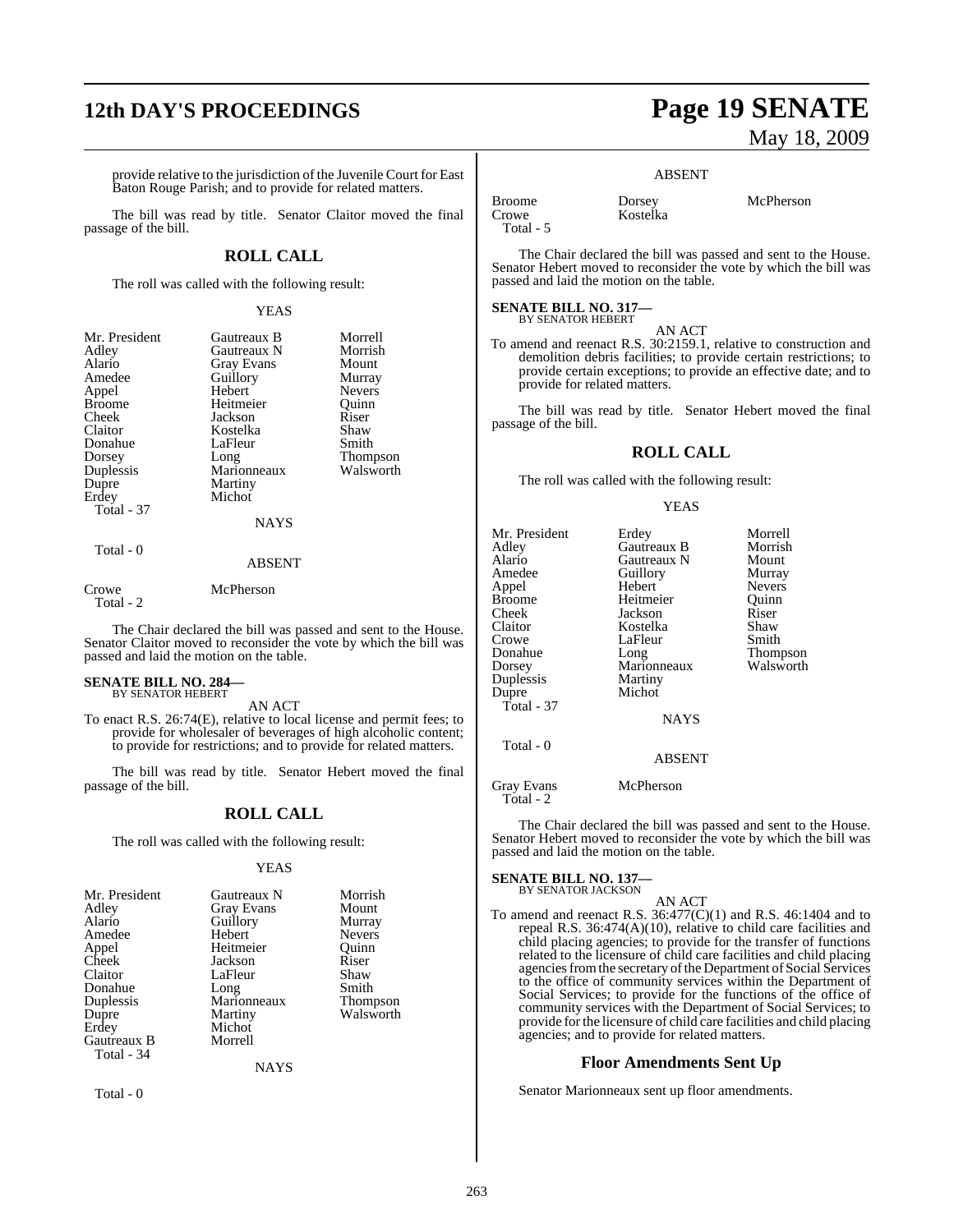#### **SENATE FLOOR AMENDMENTS**

Amendments proposed by Senator Marionneaux on behalf of the Legislative Bureau to Engrossed Senate Bill No. 137 by Senator Jackson

#### AMENDMENT NO. 1

On page 2, line 5, following "**centers,**" and before "**do**" change "**which**" to "**that**"

AMENDMENT NO. 2 On page 2, line 11, following "**services**" and before "**the**" change "**with**" to "**within**"

#### AMENDMENT NO. 3

On page 1, line 4, after "child" put a "-" and on page 1, lines 3 and 8 and on page 2, lines 16 and 17, change "**child placing**" to "**childplacing**"

On motion of Senator Marionneaux, the amendments were adopted.

The bill was read by title. Senator Jackson moved the final passage of the amended bill.

### **ROLL CALL**

The roll was called with the following result:

#### YEAS

| Mr. President<br>Adley<br>Alario<br>Amedee<br>Appel<br><b>Broome</b><br>Cheek<br>Claitor<br>Crowe<br>Donahue<br>Dorsey<br>Duplessis<br>Dupre<br>Total - 37 | Erdey<br>Gautreaux B<br>Gautreaux N<br><b>Gray Evans</b><br>Guillory<br>Hebert<br>Heitmeier<br>Jackson<br>LaFleur<br>Long<br>Marionneaux<br>Martiny<br>Michot<br><b>NAYS</b> | Morrell<br>Morrish<br>Mount<br>Murray<br><b>Nevers</b><br>Ouinn<br>Riser<br>Shaw<br>Smith<br>Thompson<br>Walsworth |
|------------------------------------------------------------------------------------------------------------------------------------------------------------|------------------------------------------------------------------------------------------------------------------------------------------------------------------------------|--------------------------------------------------------------------------------------------------------------------|
| Total - 0                                                                                                                                                  |                                                                                                                                                                              |                                                                                                                    |

#### ABSENT

#### Kostelka McPherson Total - 2

The Chair declared the amended bill was passed, ordered reengrossed, and sent to the House. Senator Jackson moved to reconsider the vote by which the bill was passed and laid the motion on the table.

#### **SENATE BILL NO. 164—**

BY SENATORS MARIONNEAUX, ADLEY, ALARIO, AMEDEE, APPEL,<br>BROOME, CHAISSON, CHEEK, CLAITOR, CROWE, DORSEY,<br>DUPLESSIS, DUPRE, ERDEY, B.GAUTREAUX,N. GAUTREAUX,GRAY<br>EVANS, HEBERT, HEITMEIER, LAFLEUR, LONG, MICHOT, MORRELL,<br>MOUNT THOMPSON AND WALSWORTH AN ACT

To amend and reenact R.S. 22:1319 and 1332 and to enact R.S. 22:1272, relative to insurance policies having increased deductibles for hurricane, wind, or named storm damage; to provide with respect to only one increased deductible per calendar year; and to provide for related matters.

#### **Floor Amendments Sent Up**

Senator Marionneaux sent up floor amendments.

# **Page 20 SENATE 12th DAY'S PROCEEDINGS**

#### **SENATE FLOOR AMENDMENTS**

Amendments proposed by Senator Marionneaux on behalf of the Legislative Bureau to Engrossed Senate Bill No. 164 by Senator Marionneaux

AMENDMENT NO.

On page 2, line 19 following "**year**" and before "**and**" insert "**,**"

On motion of Senator Marionneaux, the amendments were adopted.

The bill was read by title. Senator Marionneaux moved the final passage of the amended bill.

### **ROLL CALL**

The roll was called with the following result:

#### YEAS

| Mr. President<br>Adlev<br>Alario<br>Amedee<br>Appel<br><b>Broome</b><br>Cheek<br>Claitor | Dupre<br>Erdey<br>Gautreaux B<br>Gautreaux N<br><b>Gray Evans</b><br>Guillory<br>Hebert<br>Heitmeier | Michot<br>Morrell<br>Morrish<br>Mount<br><b>Nevers</b><br>Quinn<br>Riser<br>Shaw |
|------------------------------------------------------------------------------------------|------------------------------------------------------------------------------------------------------|----------------------------------------------------------------------------------|
| Crowe                                                                                    | Jackson                                                                                              | Smith                                                                            |
| Donahue<br>Dorsey<br>Duplessis                                                           | Long<br>Marionneaux                                                                                  | Thompson<br>Walsworth                                                            |
| Total - 35                                                                               | Martiny<br><b>NAYS</b>                                                                               |                                                                                  |
| Total - 0                                                                                | <b>ABSENT</b>                                                                                        |                                                                                  |
| Kostelka                                                                                 | McPherson                                                                                            |                                                                                  |

LaFleur Murray

Total - 4

The Chair declared the amended bill was passed, ordered reengrossed, and sent to the House. Senator Marionneaux moved to reconsider the vote by which the bill was passed and laid the motion on the table.

#### **Senator N. Gautreaux in the Chair**

## **SENATE BILL NO. 171—**

BY SENATORS BROOME, CHEEK, DORSEY, ERDEY, GRAY EVANS, HEITMEIER, MOUNT AND NEVERS AN ACT

To enact R.S. 46:1414, relative to child care facilities; to provide for the dissemination of information relating to the benefits of immunizing certain children against influenza; to provide for duties of a licensed child care facility; to provide for duties of the Department of Health and Hospitals and the Department of Social Services; and to provide for related matters.

The bill was read by title. Senator Broome moved the final passage of the bill.

## **ROLL CALL**

The roll was called with the following result:

#### YEAS

| Erdev       | Michot  |
|-------------|---------|
| Gautreaux B | Morrell |
| Gautreaux N | Morrish |
| Gray Evans  | Mount   |
|             |         |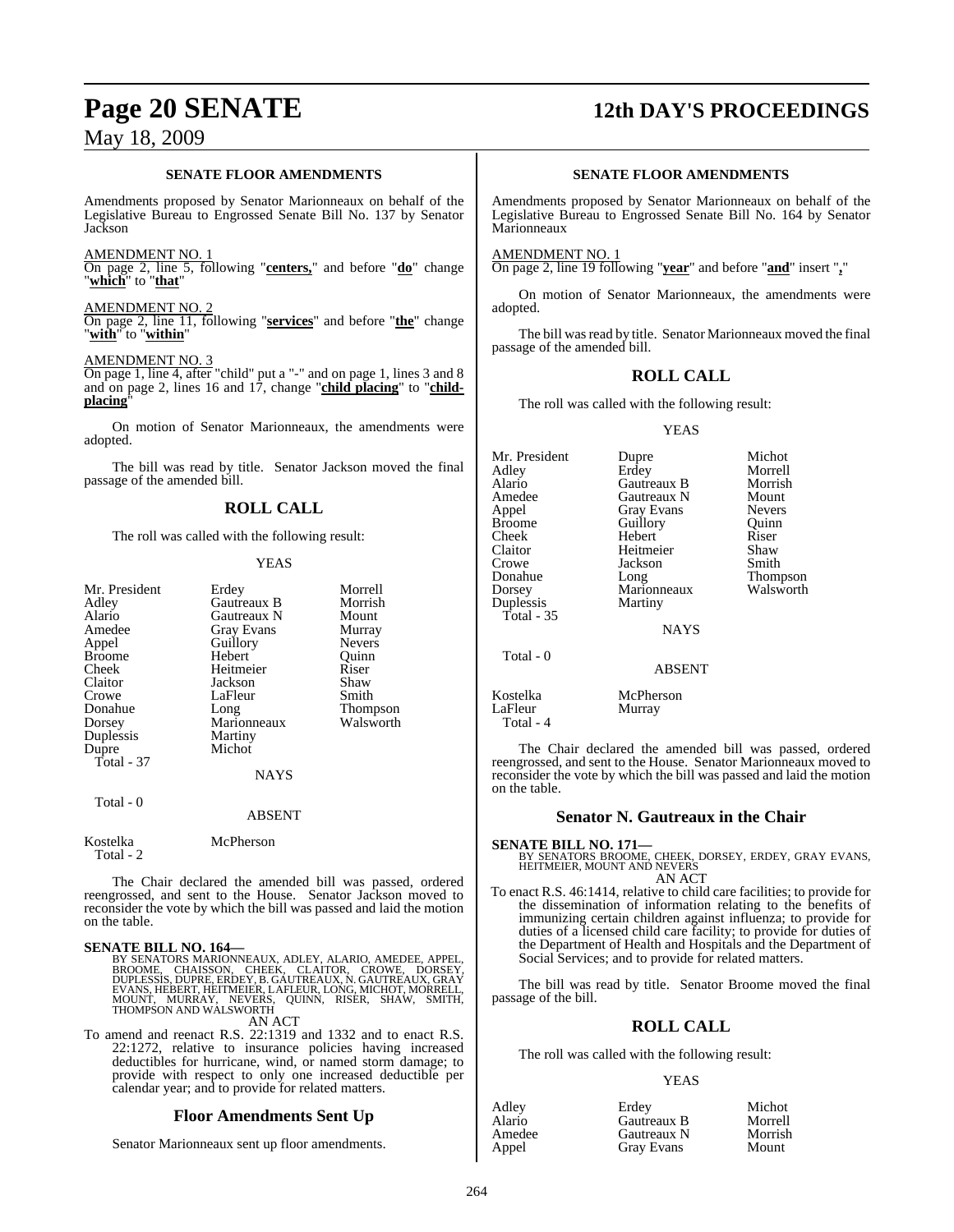# **12th DAY'S PROCEEDINGS Page 21 SENATE**

| <b>Broome</b><br>Cheek<br>Claitor<br>Crowe<br>Donahue<br>Dorsey<br>Duplessis<br>Dupre<br>Total - 36 | Guillory<br>Hebert<br>Heitmeier<br>Jackson<br>LaFleur<br>Long<br>Marionneaux<br>Martiny | Murray<br><b>Nevers</b><br>Ouinn<br>Riser<br>Shaw<br>Smith<br><b>Thompson</b><br>Walsworth |
|-----------------------------------------------------------------------------------------------------|-----------------------------------------------------------------------------------------|--------------------------------------------------------------------------------------------|
|                                                                                                     | <b>NAYS</b>                                                                             |                                                                                            |
| Total - 0                                                                                           | <b>ABSENT</b>                                                                           |                                                                                            |
| $\sim$                                                                                              | $T$ $T$ $T$ $T$ $T$ $T$                                                                 | <b>A C C</b>                                                                               |

Mr. President Kostelka McPherson Total - 3

The Chair declared the bill was passed and sent to the House. Senator Broome moved to reconsider the vote by which the bill was passed and laid the motion on the table.

#### **SENATE BILL NO. 195—** BY SENATOR KOSTELKA

AN ACT

To enact R.S. 42:1124.6, relative to financial disclosure; to require disclosure relative to campaign contributions by persons hired by statewide elected officials to serve as agency heads and by persons appointed to certain state boards and commissions; and to provide for related matters.

The bill was read by title. Senator Kostelka moved the final passage of the bill.

#### **ROLL CALL**

The roll was called with the following result:

#### YEAS

| Adley             | Gautreaux B | Morrell         |
|-------------------|-------------|-----------------|
| Alario            | Gautreaux N | Morrish         |
| Amedee            | Gray Evans  | Mount           |
| Appel             | Guillory    | Murray          |
| <b>Broome</b>     | Hebert      | Nevers          |
|                   | Heitmeier   |                 |
| Cheek             |             | Ouinn           |
| Claitor           | Jackson     | Riser           |
| Crowe             | Kostelka    | Shaw            |
| Donahue           | LaFleur     | Smith           |
| Dorsey            | Long        | <b>Thompson</b> |
| Duplessis         | Marionneaux | Walsworth       |
| Dupre             | Martiny     |                 |
| Erdey             | Michot      |                 |
| <b>Total - 37</b> |             |                 |
|                   | <b>NAYS</b> |                 |
| Total - 0         |             |                 |
|                   | ABSENT      |                 |

#### Mr. President McPherson  $Total - 2$

The Chair declared the bill was passed and sent to the House. Senator Kostelka moved to reconsider the vote by which the bill was passed and laid the motion on the table.

#### **SENATE BILL NO. 215—** BY SENATOR MORRISH

AN ACT

To enact Part LXVI of Chapter 5 of Title 40 of the Louisiana Revised Statutes of 1950, to be comprised of R.S. 40:1300.291, relative to hospital prospective payment methodology; to provide for designation as a major teaching hospital; to provide for definitions; to provide for criteria; and to provide for related matters.

# May 18, 2009

## **Floor Amendments Sent Up**

Senator Marionneaux sent up floor amendments.

#### **SENATE FLOOR AMENDMENTS**

Amendments proposed by Senator Marionneaux on behalf of the Legislative Bureau to Engrossed Senate Bill No. 215 by Senator Morrish

#### AMENDMENT NO. 1

On page 1, line 14, following "**of**" and before "**, the**" change "**International Medical Graduates**" to "**international medical graduates**"

#### AMENDMENT NO. 2

On page 2, line 4, following "**obstetrics**" and before "**gynecology**" change "/" to "**and**"

AMENDMENT NO. 3 On page 2, line 4, following "**medicine**" and before "**or**" insert "**,**"

On motion of Senator Marionneaux, the amendments were adopted.

The bill was read by title. Senator Morrish moved the final passage of the amended bill.

#### **ROLL CALL**

The roll was called with the following result:

#### YEAS

| Adley             | Gautreaux B   | Morrell       |
|-------------------|---------------|---------------|
| Alario            | Gautreaux N   | Morrish       |
| Amedee            | Gray Evans    | Mount         |
| Appel             | Guillory      | Murray        |
| Broome            | Hebert        | <b>Nevers</b> |
| Cheek             | Heitmeier     | Quinn         |
| Claitor           | Jackson       | Riser         |
| Crowe             | Kostelka      | Shaw          |
| Donahue           | LaFleur       | Smith         |
| Dorsey            | Long          | Thompson      |
| Duplessis         | Marionneaux   | Walsworth     |
| Dupre             | Martiny       |               |
| Erdey             | Michot        |               |
| <b>Total - 37</b> |               |               |
|                   | <b>NAYS</b>   |               |
| Total - 0         |               |               |
|                   | <b>ABSENT</b> |               |
| Mr. President     | McPherson     |               |

The Chair declared the amended bill was passed, ordered reengrossed, and sent to the House. Senator Morrish moved to reconsider the vote by which the bill was passed and laid the motion on the table.

Total - 2

SENATE BILL NO. 238—<br>
BY SENATORS MOUNT, CROWE, DUPLESSIS, MICHOT, SMITH, THOMPSON AND WALSWORTH AND REPRESENTATIVES HENRY<br>
BURNS, CHAMPAGNE, FOIL, LITTLE, MILLS, PERRY, PUGH,<br>
ROBIDEAUX, SIMON, SMILEY, JANE SMITH, THIBAUT AN ACT

To amend and reenact Children's Code Article 1173(A) and R.S. 46:1403(A)(4), 1409(A), the introductory paragraph of 1409(B),  $1409(C)$ ,  $1409(D)$ ,  $1412(A)$  and (B), the introductory paragraph of 1413(A), 1413(C), (H) and (N), 1419, and 1420, to enactR.S. 46:1414, and to repeal R.S. 36:478(C)(3) and (4) and R.S. 46:1406, 1407, 1410, 1411, and 1427, relative to child care facilities and child placing agencies; to provide for definitions;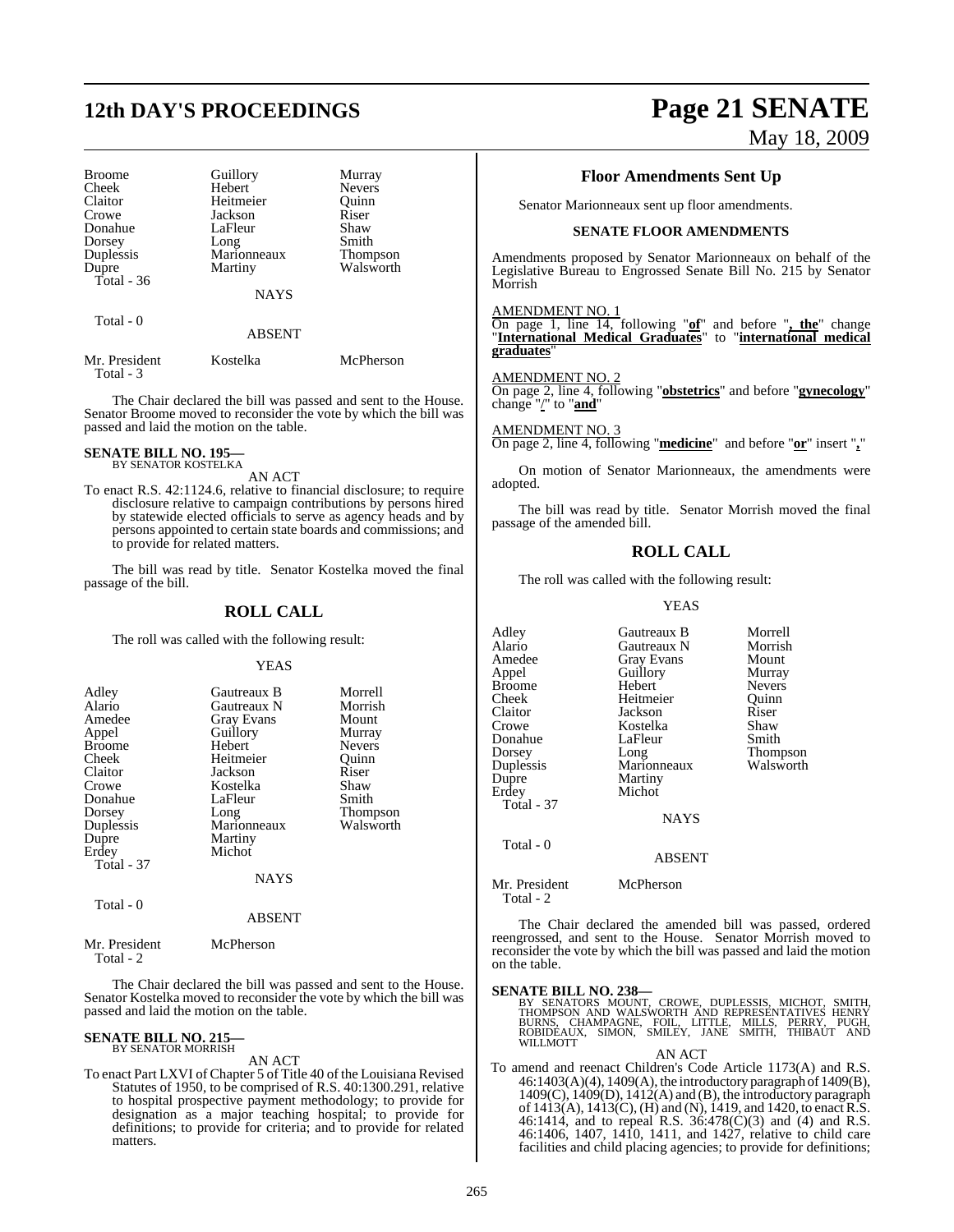to provide for licensure, including application and revocation; to abolish the Louisiana Advisory Committee on Licensing of Child Care Facilities and Child Placing Agencies and the Louisiana Committee on Private Child Care; to provide for appeals; to provide for duties and obligations of the Department of Social Services; to provide for the Louisiana Advisory Council on Child Care and Early Education; to provide for rule making; and to provide for related matters.

#### **Floor Amendments Sent Up**

Senator Marionneaux sent up floor amendments.

#### **SENATE FLOOR AMENDMENTS**

Amendments proposed by Senator Marionneaux on behalf of the Legislative Bureau to Engrossed Senate Bill No. 238 by Senator Mount

AMENDMENT NO. 1

On page 1, line 2, following "reenact" and before "Children's" insert "the introductory paragraph of"

AMENDMENT NO. 2

On page 1, line 14, following "Section 1." and before "Children's" insert "The introductory paragraph of"

On motion of Senator Marionneaux, the amendments were adopted.

The bill was read by title. Senator Mount moved the final passage of the amended bill.

### **ROLL CALL**

The roll was called with the following result:

#### YEAS

| Mr. President<br>Adley<br>Alario<br>Amedee<br>Appel<br><b>Broome</b><br>Cheek<br>Claitor<br>Crowe<br>Donahue<br>Dorsey<br>Duplessis<br>Dupre<br>Total - 38 | Erdey<br>Gautreaux B<br>Gautreaux N<br><b>Gray Evans</b><br>Guillory<br>Hebert<br>Heitmeier<br>Jackson<br>Kostelka<br>LaFleur<br>Long<br>Marionneaux<br>Martiny | Michot<br>Morrell<br>Morrish<br>Mount<br>Murray<br><b>Nevers</b><br>Ouinn<br>Riser<br>Shaw<br>Smith<br>Thompson<br>Walsworth |
|------------------------------------------------------------------------------------------------------------------------------------------------------------|-----------------------------------------------------------------------------------------------------------------------------------------------------------------|------------------------------------------------------------------------------------------------------------------------------|
| Total - 0                                                                                                                                                  | <b>NAYS</b>                                                                                                                                                     |                                                                                                                              |

ABSENT

McPherson Total - 1

The Chair declared the amended bill was passed, ordered reengrossed, and sent to the House. Senator Mount moved to reconsider the vote by which the bill was passed and laid the motion on the table.

## **SENATE BILL NO. 280—** BY SENATOR CHAISSON

AN ACT

To enact R.S. 42:1119(G), relative to the employment of certain employees; to permit the employment of certain immediate family members by certain elected officials under certain circumstances; and to provide for related matters.

## **Page 22 SENATE 12th DAY'S PROCEEDINGS**

The bill was read by title. Senator Chaisson moved the final passage of the bill.

## **ROLL CALL**

The roll was called with the following result:

#### YEAS

| Mr. President |
|---------------|
| Alario        |
| Appel         |
| Broome        |
| Cheek         |
| Claitor       |
| Donahue       |
| Dorsey        |
| Duplessis     |
| Dupre         |
| Erdey         |
| Total - 32    |
|               |

Total - 2

Gautreaux B Michot<br>Gautreaux N Morrell Gautreaux N Morrell<br>
Gray Evans Morrish Gray Evans Morrish<br>
Guillory Mount Guillory<br>Hebert Heitmeier Quinn<br>
Jackson Riser Jackson Riser<br>LaFleur Smith LaFleur Long Thompson<br>Marionneaux Walsworth Marionneaux Martiny

**NAYS** 

Adley Crowe

ABSENT

Amedee McPherson Shaw Kostelka Total - 5

Murray<br>Quinn

The Chair declared the bill was passed and sent to the House. Senator Chaisson moved to reconsider the vote by which the bill was passed and laid the motion on the table.

#### **Senate Bills and Joint Resolutions on Third Reading and Final Passage, Subject to Call**

#### **Called from the Calendar**

Senator Thompson asked that Senate Bill No. 93 be called from the Calendar.

**SENATE BILL NO. 93—** BY SENATOR THOMPSON

AN ACT

To enact Part I-A of Chapter 4 of Title 40 of the Louisiana Revised Statutes of 1950, to be comprised of R.S. 40:651 through 654, relative to food safety; to provide for definitions; to provide for written plans for food processing and food recalls; to provide for required reporting and testing of adulterated food by food processing plants; to provide for rules and regulations; and to provide for related matters.

#### **Floor Amendments Sent Up**

Senator Marionneaux sent up floor amendments.

#### **SENATE FLOOR AMENDMENTS**

Amendments proposed by Senator Marionneaux on behalf of the Legislative Bureau to Engrossed Senate Bill No. 93 by Senator Thompson

AMENDMENT NO. 1

On page 2, line 19, following "**ingredients**" and before "**as**" insert "**,**"

#### AMENDMENT NO. 2

On page 2, line 19, following "**manufactured**" and before "**injurious**" insert "**,**"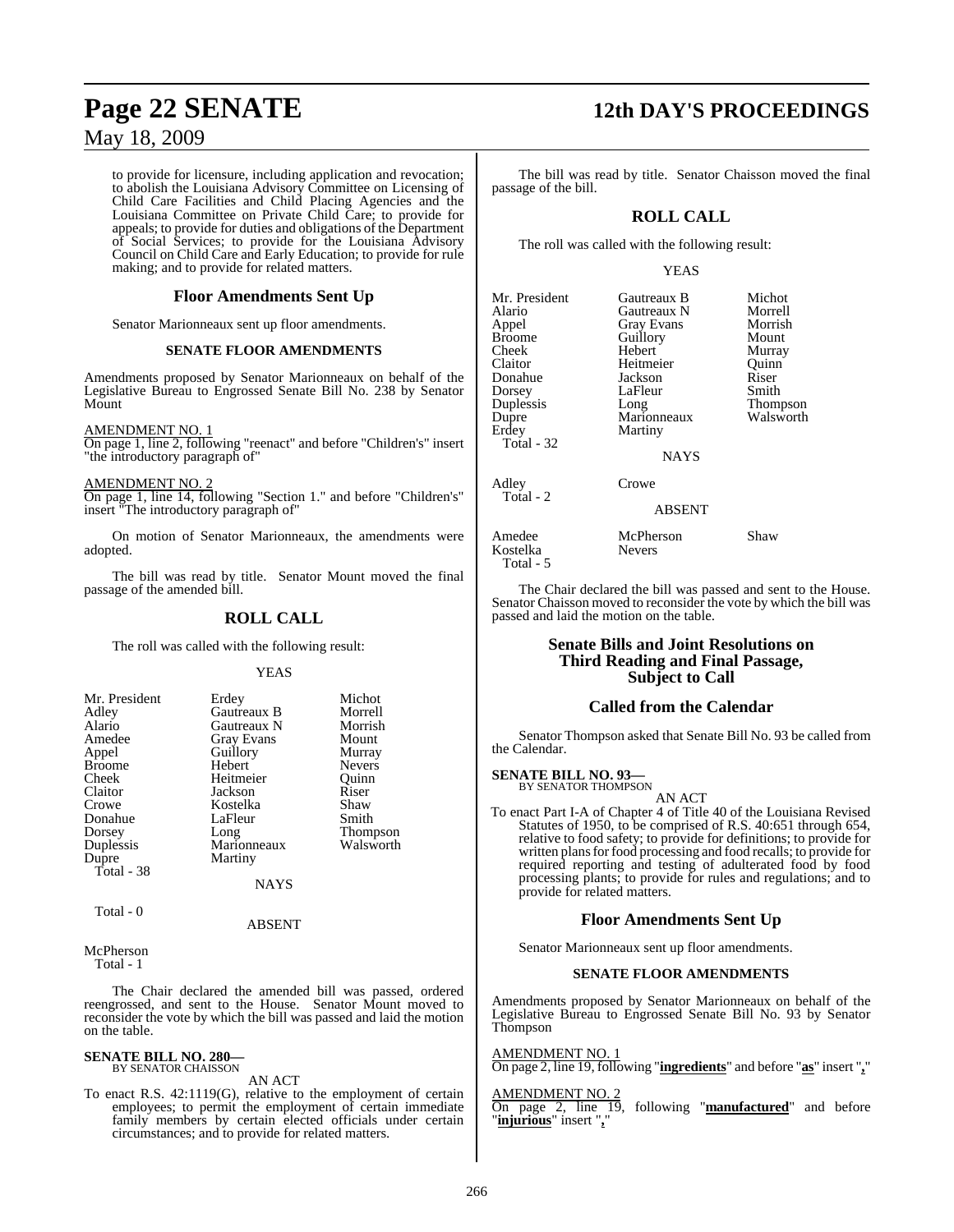# **12th DAY'S PROCEEDINGS Page 23 SENATE**

On motion of Senator Marionneaux, the amendments were adopted.

The bill was read by title. Senator Thompson moved the final passage of the amended bill.

### **ROLL CALL**

The roll was called with the following result:

#### YEAS

| Mr. President | Erdey       | Michot          |
|---------------|-------------|-----------------|
| Adley         | Gautreaux B | Morrell         |
| Alario        | Gautreaux N | Morrish         |
| Appel         | Guillory    | Mount           |
| <b>Broome</b> | Hebert      | Murray          |
| Cheek         | Heitmeier   | <b>Nevers</b>   |
| Claitor       | Jackson     | Ouinn           |
| Crowe         | Kostelka    | Riser           |
| Donahue       | LaFleur     | Shaw            |
| Dorsey        | Long        | Smith           |
| Duplessis     | Marionneaux | <b>Thompson</b> |
| Dupre         | Martiny     | Walsworth       |
| Total - 36    |             |                 |
|               | NAYS        |                 |

Total - 0

## ABSENT

| Amedee    | <b>Gray Evans</b> | McPherson |
|-----------|-------------------|-----------|
| Total - 3 |                   |           |

The Chair declared the amended bill was passed, ordered reengrossed, and sent to the House. Senator Thompson moved to reconsider the vote by which the bill was passed and laid the motion on the table.

#### **Rules Suspended**

Senator Mount asked for and obtained a suspension of the rules to revert to the Morning Hour.

#### **Petitions, Memorials and Communications**

The following petitions, memorials and communications were received and read:

#### **SENATE State of Louisiana**

#### May 18, 2009

Honorable Elbert L. Guillory State Senator 6633 E. Landry Street Opelousas, LA 70570

RE: Senate Committee Appointments

Dear Senator Guillory:

In accordance with Senate Rule 13.1, I hereby appoint you to serve as a member of the following committees:

Senate Committee on Judiciary C (vice Senator Claitor) Senate Committee on Local and Municipal Affairs

# May 18, 2009

I appreciate your willingness to serve in this important role. Please call if I can be of any assistance.

> Sincerely, JOEL T. CHAISSON II Senate President

**SENATE State of Louisiana**

May 18, 2009

Honorable Dan Claitor State Senator 7520 Perkins Road Baton Rouge, LA 70808

RE: Senate Committee on Judiciary A

Dear Senator Claitor:

In accordance with Senate Rule 13.1, I hereby appoint you to serve as a member of the Senate Committee on Judiciary A (vice Senator Dupre).

I appreciate your willingness to serve in this important role. Please call if I can be of any assistance.

> **Sincerely** JOEL T. CHAISSON II Senate President

### **Introduction of Senate Resolutions**

Senator Gray Evans asked for and obtained a suspension of the rules to read Senate Resolutions a first and second time.

#### **SENATE RESOLUTION NO. 32—**

#### BY SENATOR GRAY EVANS A RESOLUTION

To commend the efforts of the American Heart Association, Astra Zeneca, the Louisiana Association for Health, Physical Education, Recreation and Dance, the Louisiana Council on Obesity Prevention and Management, the Louisiana Dietetic Association, and the Louisiana Governor's Council on Physical Fitness and Sports and to recognize May 18, 2009, as "Legislative Wellness Day" at the Louisiana Senate.

On motion of Senator Gray Evans the resolution was read by title and adopted.

#### **Introduction of Senate Concurrent Resolutions**

Senator Erdey asked for and obtained a suspension of the rules to read Senate Concurrent Resolutions a first and second time.

#### **SENATE CONCURRENT RESOLUTION NO. 64—** BY SENATOR ERDEY

#### A CONCURRENT RESOLUTION

To urge and request moving companies to limit moving houses or loads larger than eighteen feet wide within metropolitan planning organization areas to non-peak traffic hours.

The resolution was read by title. Senator Erdey moved to adopt the Senate Concurrent Resolution.